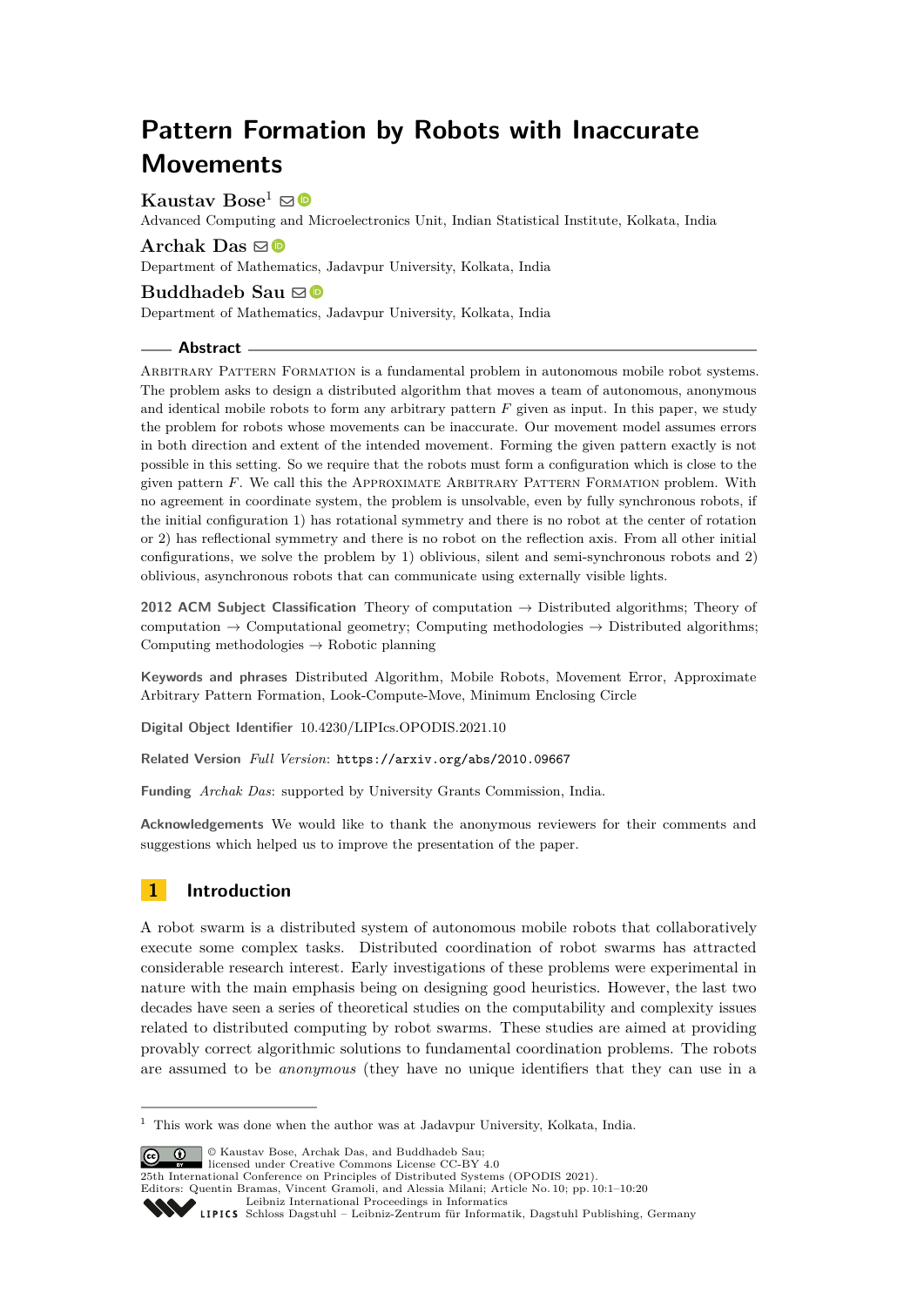## **10:2 Pattern Formation by Robots with Inaccurate Movements**

computation), *homogeneous* (they execute the same distributed algorithm) and *identical* (they are indistinguishable by their appearance). The robots do not have access to any global coordinate system. They have either no memory or very little memory available to remember past observations and calculations. Also, they either have no means of direct communication or have some very weak communication mechanism (e.g., an externally visible light that can assume a small number of predefined colors). The model assumes robots with such weak features because the theoretical studies usually intend to find the minimum capabilities necessary for the robots to solve a given problem. The objective of this approach is to obtain a clear picture of the relationship between different features and capabilities of the robots (such as memory, communication, sensing, synchronization, agreement among local coordinate systems etc.) and their exact role in solvability of fundamental problems. Adopting such restrictive model also makes sense from a practical perspective since the individual units of robot swarms are low-cost generic robots with limited capabilities. Although certain assumptions, such as obliviousness (having no memory of past observations and calculations), may seem to be overly restrictive even for such weak robots, there are specific motivations for these assumptions. For example, the assumption of oblivious robots ensures self-stabilization. This is because any algorithm that works correctly for oblivious robots is inherently selfstabilizing as it tolerates errors that alter the local states of the robots. While the robots are assumed to be very weak with respect to memory, communication etc., certain aspects of the model are overly strong. In particular, the assumed mobility features of the robots are very strong. Two standard models regarding the movement of the robots are RIGID and Non-RIGID. In RIGID, if a robot x wants to go to any point y, then it can move to exactly that point in one step. This means that the robots are assumed to be able to execute error-free movements in any direction and by any amount. Certain studies also permit the robots to move along curved trajectories. The algorithms in this model rely on the accurate execution of the movements and are not robust to movement errors that real life robots are susceptible to. Furthermore, the error-free movements of the robots have surprising theoretical consequences as shown in the remarkable results obtained in [\[11\]](#page-16-0). A "positional encoding" technique was developed in [\[11\]](#page-16-0) that allows a robot, that has very limited or no memory to store data, to implicitly store unbounded amount of information by encoding the data in the binary representation of its distance from another robot or some other object, e.g., the walls of the room inside which it is deployed. Exact movements allow the robots to preserve and update the data. This gives the robots remarkable computational power that allows them to solve complex problems which appear to be unsolvable by robots with limited or no memory, e.g., constructing a map of a complex art gallery by an oblivious robot. Obviously these techniques are impossible to implement in practice. Also, for problems that we expect to be unsolvable by real life robots with certain restrictions in memory, communication etc., it may become difficult or impossible to theoretically establish a hardness or impossibility result due to the strong model. The NON-RIGID model assumes that a robot may stop before reaching its intended destination. However,  $\exists$  a constant  $\delta > 0$  such that if the destination is at most  $\delta$  apart, the robot will reach it; otherwise, it will move towards the destination by at least  $\delta$ . Notice that in the NON-RIGID model, 1) the movement is still error-free if the destination is close enough, i.e., within  $\delta$ , and 2) there is no error whatsoever in the direction of the movement even if the destination is far away. In [\[1\]](#page-15-0), it was shown that these two properties allow robots to implement positional encoding even in the NON-RIGID model. This motivates us to consider a new movement model allowing inaccurate movements.

We consider a movement model that assumes errors in both direction and extent of the intended movement. Also, the errors can occur no matter what the extent of the attempted movement is. In this model, we study the ARBITRARY PATTERN FORMATION problem.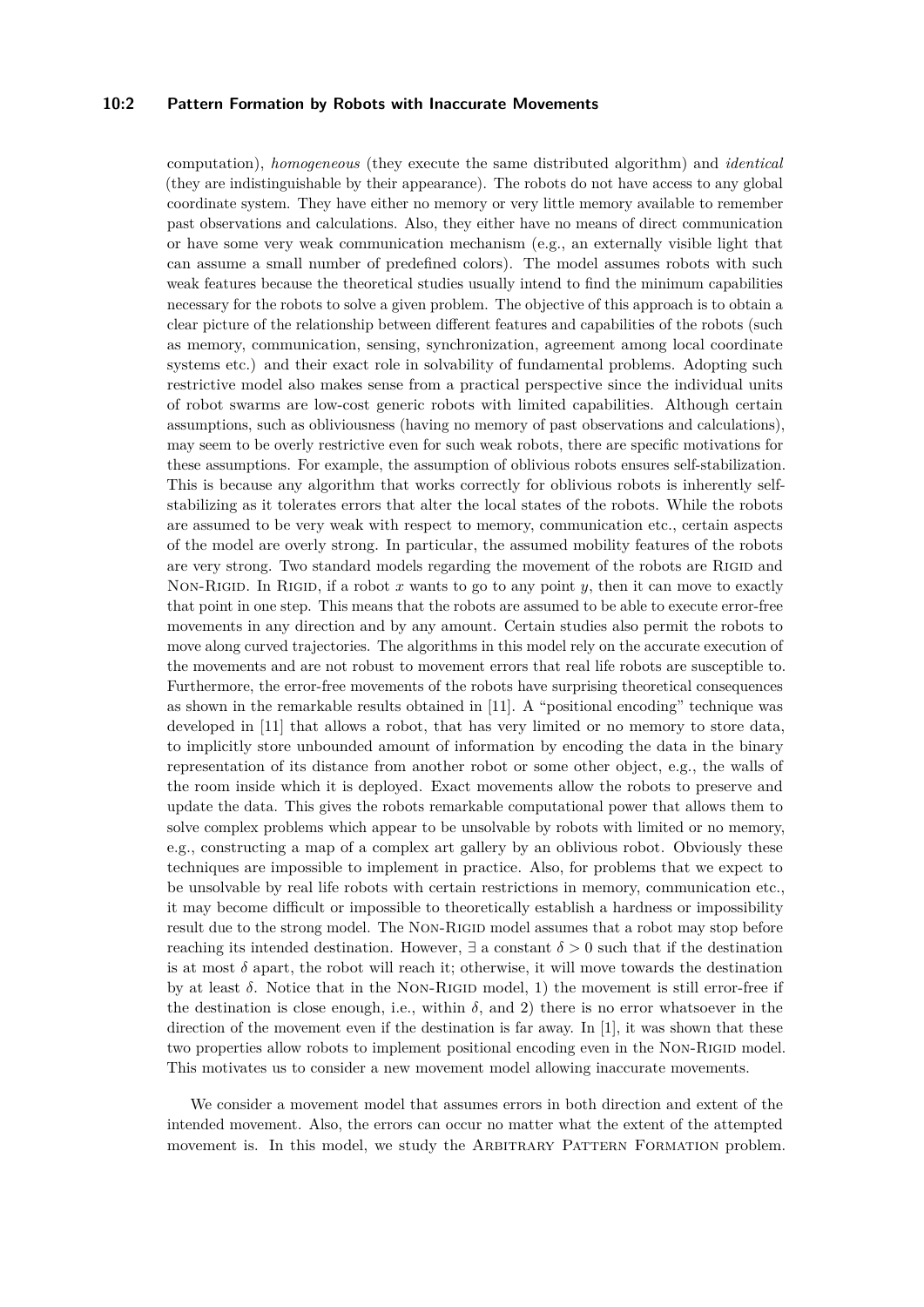Arbitrary Pattern Formation is a fundamental robot coordination problem that has been extensively studied in the literature [\[12,](#page-16-1) [14,](#page-16-2) [9,](#page-16-3) [8,](#page-16-4) [6,](#page-16-5) [13,](#page-16-6) [5,](#page-16-7) [10,](#page-16-8) [15,](#page-16-9) [2,](#page-15-1) [4\]](#page-16-10). The objective of the problem is to design a distributed algorithm that allows the robots to form any pattern  $F$  given as input. This problem is well-studied in the literature in the RIGID and Non-Rigid model. However, the techniques used in these algorithms are not readily portable in our setting. For example, in most of these algorithms, the minimum enclosing circle of the configuration plays an important role. The center of the minimum enclosing circle is set as the origin of the coordinate system with respect to which the pattern is to be formed. So the minimum enclosing circle is kept invariant throughout the algorithm. The robots inside the minimum enclosing circle move to form the part of the pattern inside the circle, without disturbing it. For the pattern points on the minimum enclosing circle, robots from the inside may have to move on to the circle. Also, the robots on the minimum enclosing circle, in order to reposition themselves in accordance with the pattern to be formed, will move along the circumference so that the minimum enclosing circle does not change. Notice that while moving along the circle, an error prone robot might skid off the circle. Also, when a robot from the inside attempts to move exactly on to the circle, it may move out of the circle due to the error in movement. In both cases, the minimum enclosing circle will change and the progress made by the algorithm will be lost. In fact, we face difficulty at a more fundamental level: exactly forming an arbitrary pattern is impossible by robots with inaccurate movements. Therefore, we consider a relaxed version of the problem called Approximate Arbitrary Pattern Formation where the robots are required to form an approximation of the input pattern *F*. We show that with no agreement in coordinate system, the problem is unsolvable, even by fully synchronous robots, if the initial configuration 1) has rotational symmetry and there is no robot at the center of rotation, or 2) has reflectional symmetry and there is no robot on the reflection axis. From all other initial configurations, we solve the problem in  $\mathcal{O} \mathcal{B} \mathcal{L} \mathcal{O} \mathcal{T} + \mathcal{S} \mathcal{S} \mathcal{Y} \mathcal{N} \mathcal{C}$  (the robots are oblivious, silent and semi-synchronous) and  $FCOM + ASYNC$  (the robots are oblivious, asynchronous and can communicate using externally visible lights).

Movement error was previously considered in [\[7\]](#page-16-11), but in the context of the Convergence problem which requires the robots to converge towards a single point. The error model in [\[7\]](#page-16-11) also considers errors in both direction and extent of the intended movement. However, there is some difference between the error model of [\[7\]](#page-16-11) and the one introduced in this paper. In particular, the maximum possible error in direction is independent of the extent of the intended movement in [\[7\]](#page-16-11). In our model, the maximum possible error in both direction and extent, depend upon the extent of the intended movement. We believe that this is a reasonable assumption as the error is expected to be less if the destination of the intended movement is not far away.

## **2 Robot Model**

A set of *n* mobile computational entities, called *robots*, are initially positioned at distinct points in the plane. The robots are anonymous, identical, autonomous and homogeneous. The robots are modeled as dimensionless points in the plane. They do not have access to any global coordinate system. Each robot has its own local coordinate system centered at its current position. There is no consistency among the local coordinate systems of the robots except for a common unit of distance. We call this the *standard unit of distance*. Based on the memory and communication capabilities, we consider two standard models:  $\mathcal{O}\mathcal{B}\mathcal{L}\mathcal{O}\mathcal{T}$ and  $FCOM$ . In  $OBCOT$ , the robots are *silent* (they have no means of communication) and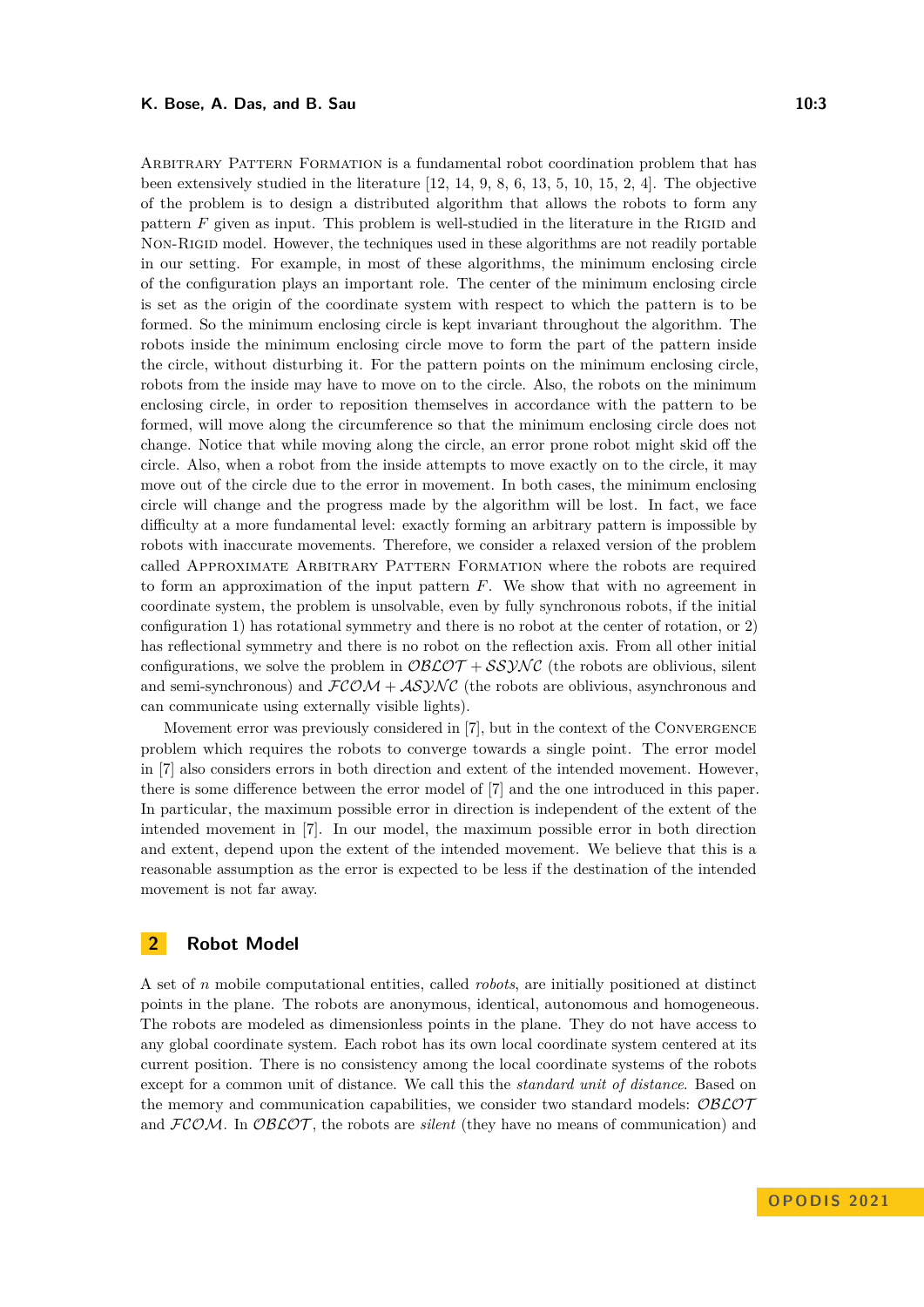#### **10:4 Pattern Formation by Robots with Inaccurate Movements**

*oblivious* (they have no memory of past observations and computations). In  $FCOM$ , each robot is equipped with a light which can assume a constant number of colors and is only visible to other robots. The lights serve as a weak communication mechanism. The robots, when active, operate according to the so-called LOOK-COMPUTE-MOVE cycles. In each cycle, a previously idle or inactive robot wakes up and executes the following steps. In the Look phase, the robot takes the snapshot of the positions (and their lights in case of  $\mathcal{FCOM}$ ) of the robots. Based on the perceived configuration, the robot performs computations according to a deterministic algorithm to decide a destination point (and a color in case of  $FCOM$ ). Based on the outcome of the algorithm, the robot (sets its light to the computed color in case of  $FCOM$ , and ) either remains stationary or attempts to move to the computed destination. Based on the activation and timing of the robots, there are three types of schedulers. In  $FSYNC$  or fully synchronous, time can be logically divided into global rounds. In each round, all the robots are activated and they perform their actions at the same time.  $SSVNC$ or semi-synchronous coincides with  $FSYNC$ , with the only difference that not all robots are necessarily activated in each round. The most general model is  $ASYNC$  or asynchronous where there are no synchronicity assumptions.

We now describe our movement model. There are known constants  $0 < \lambda < 1$ ,  $0 < \Delta < 1$ , such that if a robot at *x* attempts to move to *y*, then it will reach a point *z* where  $d(z, y)$  $\mu(x, y)d(x, y)$  where  $\mu(x, y) = \min{\{\Delta, \lambda d(x, y)\}}$ . Here  $d(x, y)$  denotes (the numerical value of) the distance between the points *x* and *y* measured in the standard unit of distance. The movement of the robot will be along the straight line joining x and z. We denote by  $\mathcal{Z}(x, y)$ the set of all points where a robot may reach if it attempts to move from *x* to *y*. So  $\mathcal{Z}(x, y)$ is the open disk  $\{z \in \mathbb{R}^2 \mid d(z, y) < \mu(x, y)d(x, y)\}$  (see Fig. [1a\)](#page-3-0). We denote by  $error_d(x, y)$ and  $error_a(x, y)$  the supremums of the possible distance errors (i.e., the deviation from the intended amount of distance to be traveled) and angle errors (i.e., the angular deviation from the intended trajectory) respectively when a robot intends to travel from *x* to *y*. Notice that *error<sub>d</sub>*(*x, y*) is equal to the radius of  $\mathcal{Z}(x, y)$  and  $error_a(x, y)$  is equal to the angle between  $line(x, y)$  and a tangent on  $\mathcal{Z}(x, y)$  passing through *x*. Hence,  $error_d(x, y) = \mu(x, y)d(x, y)$ and  $error_a(x,y) = sin^{-1}(\frac{\mu(x,y)d(x,y)}{d(x,y)})$  $\frac{d(x,y)d(x,y)}{d(x,y)}$  =  $sin^{-1}(\mu(x,y))$ . Also notice that 1) *error<sub>d</sub>*(*x, y*) increases with  $d(x, y)$ , and 2)  $error_a(x, y)$  increases with  $d(x, y)$  only up to a certain value, i.e.,  $sin^{-1}(\Delta)$  and then remains constant (see Fig. [1b\)](#page-3-0). So,  $error_a(x, y) \leq sin^{-1}(\Delta)$ , for any *x, y*.

<span id="page-3-0"></span>

**Figure 1** a) If a robot attempts to move from *x* to *y*, then it will reach at some point *z* in the shaded region  $\mathcal{Z}(x, y)$ . b) If a robot attempts to move from x to  $y_i$ , then it will reach at some point in  $\mathcal{Z}(x, y_i)$ which is the shaded region around  $y_i$ . Observe that  $error_d(x, y_1) < error_d(x, y_2) < error_d(x, y_3)$ , but  $error_a(x, y_1) < error_a(x, y_2) = error_a(x, y_3)$ .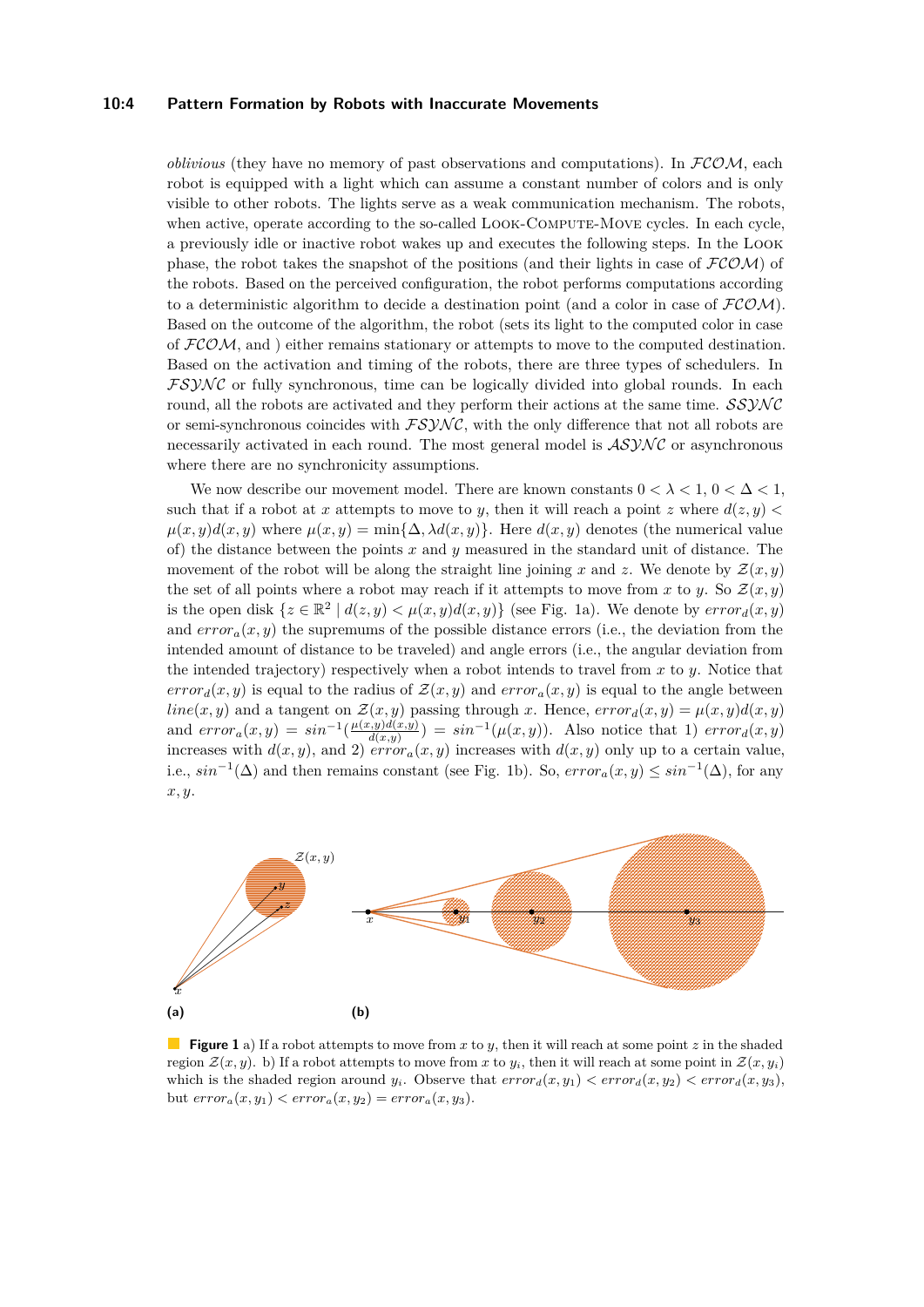We denote the configuration of robots by  $R = \{r_1, r_2, \ldots, r_n\}$  where each  $r_i$  denotes a robot as well as the point in the plane where it is situated. The input pattern given to the robots will be denoted by  $F = \{f_1, f_2, \ldots, f_n\}$  where each  $f_i$  is an element from  $\mathbb{R}^2$ . Given two points *x* and *y* in the Euclidean plane, let  $d(x, y)$  denote the distance between the points *x* and *y* measured in the standard unit of distance. We denote by *line*(*x, y*) the straight line passing through *x* and *y*. By  $seg(x, y)$  ( $\overline{seg}(x, y)$ ) we denote the line segment joining  $x$  and  $y$  excluding (resp. including) the end points. If  $\ell_1$  and  $\ell_2$  are two parallel lines, then  $\mathcal{S}(\ell_1, \ell_2)$  denotes the open region between these two lines. For any point *c* in the Euclidean plane and a length *l*,  $C(c, l) = \{z \in \mathbb{R}^2 \mid d(c, z) = l\},\$  $B(c, l) = \{z \in \mathbb{R}^2 \mid d(c, z) < l\}$  and  $\overline{B}(c, l) = \{z \in \mathbb{R}^2 \mid d(c, z) \le l\} = B(c, l) \cup C(c, l)$ . If *C* is a circle then  $encl(C)$  and  $\overline{encl}(C)$  respectively denote the open and closed region enclosed by *C*. Also,  $ext(C) = \mathbb{R}^2 \setminus \overline{encl}(C)$  and  $\overline{ext}(C) = \mathbb{R}^2 \setminus encl(C)$ . Hence,  $\overline{encl}(C) = encl(C) \cup C$ and  $\overline{ext}(C) = ext(C) \cup C$ . Let *x, y* be two points in the plane and  $d(x, y) > l$ . Suppose that the tangents from *x* to  $C(y, l)$  touches  $C(y, l)$  at *a* and *b*. The  $Cone(x, B(y, l))$  is the open region enclosed by  $B(y, l)$ *,*  $\overline{seg}(x, a)$  and  $\overline{seg}(x, b)$ *,* as shown in Fig. [2.](#page-4-0) Also,  $\angle Cone(x, B(y, l)) = \angle axb$ . We denote by  $\mathcal{F}(x, y)$  the family of circles passing through x and *y*. The center of all the circles lie on the perpendicular bisector of  $\overline{seg}(x, y)$ . If  $C_1, C_2 \in \mathcal{F}(x, y)$ and  $c_1, c_2$  be their centers respectively, then  $(C_1, C_2)_{\mathcal{F}(x,y)}$  and  $[C_1, C_2]_{\mathcal{F}(x,y)}$  will denote respectively the family of circles  $\{C \in \mathcal{F}(x, y) \mid c \in seg(c_1, c_2), \text{ where } c \text{ is the center of } C\}$ and  $\{C \in \mathcal{F}(x, y) \mid c \in \overline{seg}(c_1, c_2), \text{ where } c \text{ is the center of } C\}.$ 



<span id="page-4-0"></span>**Figure 2**  $Cone(x, B(y, l))$  is defined as the shaded open region enclosed by  $B(y, l)$ ,  $\overline{seg}(x, a)$  and  $\overline{seg}(x, b)$ .

For a set P of points in the plane,  $C(P)$  and  $c(P)$  will respectively denote the minimum enclosing circle of *P* (i.e., the smallest circle *C* such that  $P \subset \overline{encl}(C)$ ) and its center. The smallest enclosing circle  $C(P)$  is unique and can be computed in linear time. For  $P$ , with  $2 \leq |P| \leq 3$ ,  $CC(P)$  denotes the circumcircle of P defined as the following. If  $P = \{p_1, p_2\}$ ,  $CC(P)$  is the circle having  $\overline{seg}(p_1, p_2)$  as the diameter and if  $P = \{p_1, p_2, p_3\}$  and the three points are not collinear,  $CC(P)$  is the unique circle passing through  $p_1, p_2$  and  $p_3$ .

<span id="page-4-1"></span>▶ **Property 1.** *If*  $P' ⊆ P$  *such that 1)*  $P'$  *consists of two points or*  $P'$  *consists of three points that form an acute angled triangle, and 2)*  $P \subset \overline{encl}(CC(P'))$ , then  $C(P) = CC(P')$ . *Conversely, for any*  $P$ *,*  $\exists P' \subseteq P$  *so that 1)*  $P'$  *consists of two points or*  $P'$  *consists of three points that form an acute angled triangle and 2)*  $C(P) = CC(P')$ *.* 

From Property [1](#page-4-1) it follows that *C*(*P*) passes either through two points of *P* that are on the same diameter (antipodal points), or through at least three points so that some three of them form an acute angled or right angled triangle. A point  $p \in P$  is said to be *critical* if  $C(P) \neq C(P \setminus \{p\})$ . Note that  $p \in P$  is critical only if  $p \in C(P)$ .

▶ **Property 2.** *If*  $|P \cap C(P)| \geq 4$  *then there exists at least one point from*  $P \cap C(P)$  *which is not critical.*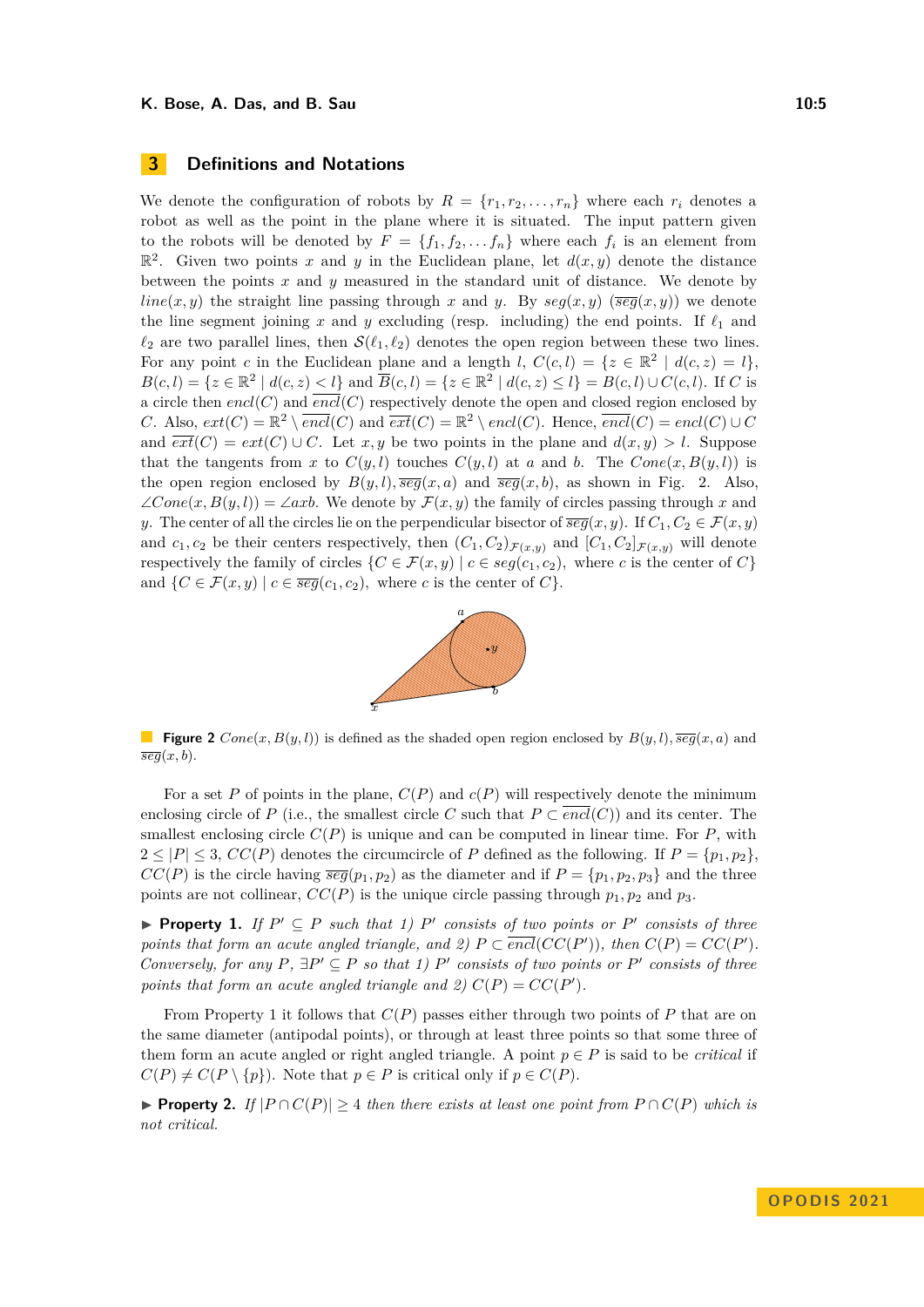#### **10:6 Pattern Formation by Robots with Inaccurate Movements**

Consider all concentric circles that are centered at *c*(*P*) and passes through at least one point of *P*. Let  $C^i_{\downarrow}(P)$   $(C^i_{\uparrow}(P))$  denote the *i*th  $(i \geq 1)$  of these circles so that  $C^{i+1}_{\downarrow}(P) \subset$  $encl(C^i_{\downarrow}(P))$  (resp.  $C^i_{\uparrow}(P) \subset encl(C^{i+1}_{\uparrow}(P))$ ). We shall denote  $c(P)$  by  $C^0_{\uparrow}(P)$ . So we have  $C^1_{\downarrow}(P) = C(P)$  and if there is a point at  $c(P)$ , then  $C^1_{\uparrow}(P) = c(P) = C^0_{\uparrow}(P)$ . We say that a configuration of robots *R* is *symmetry safe* if one of the following three conditions hold (see Fig. [3\)](#page-5-0).

- **1.** i) there is some non-critical robot on  $C(R)$ , hence  $|R \cap C(R)| \geq 3$ , ii) there is no robot at  $c(R)$ , iii)  $|R \cap C^1_{\uparrow}(R)| = 1$  and  $|R \cap C^2_{\uparrow}(R)| = 1$ , iv) if  $R \cap C^1_{\uparrow}(R) = \{r_1\}$  and  $R \cap C^2(\mathbb{R}) = \{r_2\}$ , then  $r_1, r_2, c(R)$  are not collinear.
- 2. i) all robots on  $C(R)$  are critical and  $R \cap C(R) = \{r_1, r_2, r_3\}$ , ii)  $\Delta r_1 r_2 r_3$  is scalene, i.e., all three sides have different lengths.
- **3.** i) all robots on  $C(R)$  are critical and  $R \cap C(R) = \{r_1, r_2\}$ , ii)  $|R \cap C^1(\{R)| = 1$ , iii) if  $R \cap C^1_{\uparrow}(R) = \{r\}, r \notin line(r_1, r_2) \cup \ell$ , where  $\ell$  is the line passing through  $c(R)$  and perpendicular to  $line(r_1, r_2)$ .

<span id="page-5-0"></span>

**Figure 3** Illustrations of symmetry safe configurations.

We shall say that a configuration *R* of robots has an *unbreakable symmetry* if one of the following is true: i) *R* has rotational symmetry with no robot at  $c(R)$ , ii) *R* has reflectional symmetry with respect to a line *ℓ* with no robot on *ℓ*.

## **4 Approximate Arbitrary Pattern Formation**

The Arbitrary Pattern Formation problem in its standard form is the following. Each robot of a team of *n* robots is given a pattern *F* as input which is a list of *n* distinct elements from  $\mathbb{R}^2$ . The given input *F* is exactly same for each robot. The problem asks for a distributed algorithm that guides the robots to a configuration that is similar to *F* with respect to translation, reflection, rotation and uniform scaling. We refer to this version of the problem as the Exact Arbitrary Pattern Formation problem, highlighting the fact that the configuration of the robots is required to be exactly similar to the input pattern. However, it is not difficult to see that EXACT ARBITRARY PATTERN FORMATION is unsolvable in our model where the robot movements are inaccurate.

▶ **Theorem 1.** EXACT ARBITRARY PATTERN FORMATION *is unsolvable by robots with inaccurate movements.*

Therefore, we introduce a relaxed version of the problem called the Approximate Arbitrary Pattern Formation. Intuitively, we want the robots to form a pattern that is close to the given pattern, but may not be exactly similar to it. Formally, the robots are given as input a pattern *F* and a number  $0 < \epsilon < 1$ . The number  $\epsilon$  is small enough so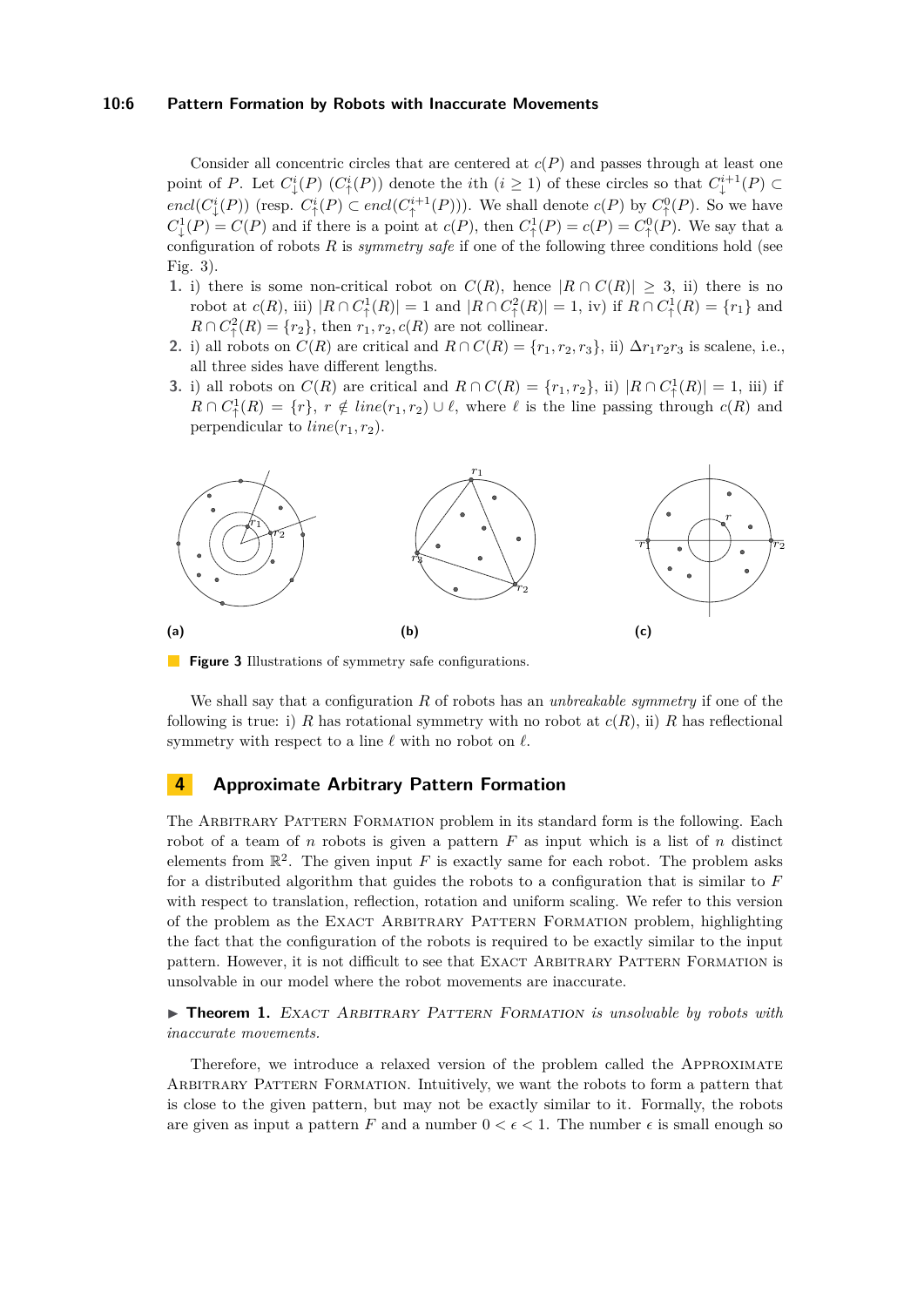that the distance between no two pattern points is less than  $2\nepsilon D$  where *D* is the diameter of  $C(F)$ . Given the input  $(F, \epsilon)$ , the problem requires the robots to a form a configuration  $R = \{r_1, \ldots, r_n\}$  such that there exists an embedding (subject to translation, reflection, rotation and uniform scaling) of the pattern *F* on the plane, say  $P = \{p_1, \ldots, p_n\}$ , such that  $d(p_i, r_i) \leq \epsilon D$  for all  $i = 1, \ldots, n$ , where *D* is the diameter of  $C(P)$ . In this case, we say that *the configuration*  $R$  *is*  $\epsilon$ -close to the pattern  $F$ . Recall that the number  $\epsilon$  is such that the disks  $B(f_i, \epsilon D)$  are disjoint. Since P is similar to F, disks  $B(p_i, \epsilon D)$  are also disjoint. The problem requires that exactly one robot is placed inside each disk. Furthermore, the movements should be collisionless.

It is well known that Arbitrary Pattern Formation is unsolvable if the initial configuration has an unbreakable symmetry. It can be shown that this also holds for Approximate Arbitrary Pattern Formation (See Appendix [A](#page-16-12) for proof).

<span id="page-6-1"></span>▶ **Theorem 2.** APPROXIMATE ARBITRARY PATTERN FORMATION is deterministically un*solvable, even with* Rigid *movements, if the initial configuration has unbreakable symmetries.*

## <span id="page-6-0"></span>**5 The Algorithm for Semi-Synchronous Robots**

In this section, we present an algorithm that solves APPROXIMATE ARBITRARY PATTERN FORMATION in  $\mathcal{O}B\mathcal{L}\mathcal{O}\mathcal{T} + \mathcal{SSYNC}$  from any initial configuration that does not have any unbreakable symmetries. The algorithm works in three phases which we shall describe in the next three subsections. For each phase, we shall first present the idea behind the approach and then give a brief description of the algorithm. More detailed description along with formal proofs can be found in the full version [\[3\]](#page-15-2) of the paper.

## **5.1 Phase 1**

#### **Motive and Overview**

The goal of Phase 1 is to create a configuration which is asymmetric and in which all robots on its minimum enclosing circle are critical. Phase 1 consists of three subphases, namely Subphase 1.1, Subphase 1.2 and Subphase 1.3. If the configuration is symmetric, our first step would be to get rid of the symmetry. Since the initial configuration cannot have any unbreakable symmetries, it will be possible to choose some unique robot from the configuration. We can remove the symmetry by appropriately moving this robot. This is done in Subphase 1.1. Once we have an asymmetric configuration, the next objective is to bring inside some non-critical robots from the minimum enclosing circle so that all the remaining robots on the minimum enclosing circle are critical. However, we have to make sure that these moves do not create new symmetries in the configuration. For this, we first make the configuration symmetry safe, i.e., have unique robots  $r_1$  and  $r_2$  respectively closest and second closest from the center of the minimum enclosing circle such that  $r_1$  and  $r_2$  are not on the same diameter. This is done in Subphase 1.2. After this, in Subphase 1.3, we start bringing inside the robots from the circumference. The movements of the robots should be such that  $r_1$  and  $r_2$  remain the unique closest and second closest robot from the center. This ensures that these movements do not create any symmetries. The two properties that we achieved in Phase 1, namely, having an asymmetric configuration and not having any non-critical robot on the minimum enclosing circle, will play crucial role in our approach and hence, will be preserved during the rest of the algorithm. This will be the case even if the target pattern *F* is symmetric or has non-critical robots on its minimum enclosing circle. This is not a problem as we are not required to exactly form the pattern *F*. Any pattern *F* can be approximated by a pattern that is asymmetric and has no non-critical points on its minimum enclosing circle.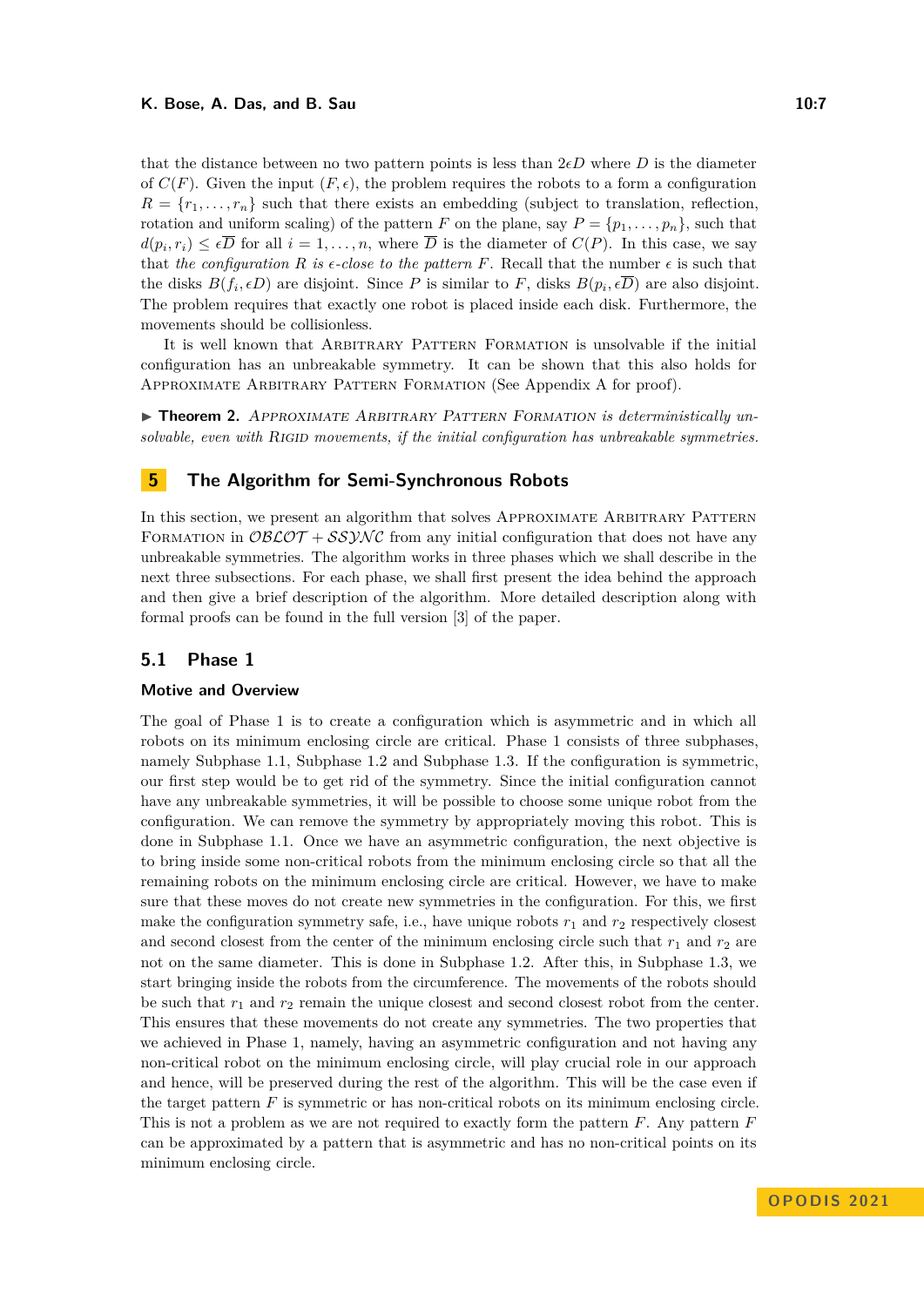#### **10:8 Pattern Formation by Robots with Inaccurate Movements**

#### **Brief Description of the Algorithm**

We shall now briefly describe the algorithm. The algorithm is in Phase 1 if  $\neg u \wedge (\neg a \vee \neg c)$ holds, where  $a = "R$  is an asymmetric configuration",  $u = "R$  has an unbreakable symmetry",  $c =$  "all robots on  $C(R)$  are critical". The objective is to create a configuration with  $a \wedge c$ . The algorithm is in Subphase 1.1 if  $\neg u \wedge \neg a$  holds, in Subphase 1.2 if  $a \wedge \neg s \wedge \neg c$  holds  $(s = "R$  is symmetry safe") and in Subphase 1.3 if  $s \land \neg c$  holds.

First we describe Subphase 1.1. We have  $\neg$ **u** $\land \neg$ **a**. Our objective is to create an asymmetric configuration, i.e., have a. As mentioned earlier, we will remove the symmetry by moving exactly one robot of the configuration, while all other robots will remain stationary. The fact that we have  $\neg u$ , will allow us to select one such robot from the configuration. To describe the algorithm, we have to consider the following four cases. Case 1 consists of the configurations in Subphase 1.1 where there is a robot at  $c(R)$ . Now consider the cases where there is no robot at  $c(R)$ . Notice that in this case, R cannot have a rotational symmetry because  $\neg$ **u** holds. So *R* has a reflectional symmetry with respect to a unique line  $\ell$  as reflectional symmetry with respect to two different lines imply rotational symmetry. Since ¬u holds, there are robots on *ℓ*. If there is a non-critical robot on *ℓ* then we call it Case 2. For the remaining cases where there is no non-critical robot on *ℓ*, we call it Case 3 if there are more than 2 robots on  $C(R)$  and Case 4 if there are exactly 2 robots on  $C(R)$ .

In Case 1, we have a robot *r* at  $x = c(R)$ . In this case, *r* will move away from the center and all other robots will remain static. The destination *y* chosen by the robot *r* should satisfy the following conditions: (1)  $\mathcal{Z}(x, y) \subset \text{encl}(C^2(\mathcal{R})) \setminus \{c(R)\},\$  (2)  $\mathcal{Z}(x, y) \cap \ell = \emptyset$  for any reflection axis  $\ell$  of  $R \setminus \{r\}$ . It is easy to see that such an *y* exists. Furthermore, *r* can easily compute such an *y*.

In Case 2, there is no robot at *c*(*R*), *R* has reflectional symmetry with respect to a unique line *ℓ* and there is at least one non-critical robot on *ℓ*. If there are more than one non-critical robots on *ℓ*, we can single out one of them using the concept of *view* of a robot (see Appendix [A](#page-16-12) for details). In particular, all robots on *ℓ* will have distinct views (because otherwise *R* will have rotational symmetry) and hence we have a unique non-critical robot *r* with minimum view. Only *r* will move in this case. Suppose that *r* is at point *x*. The destination *y* chosen by *r* should satisfy the following conditions: (1) if  $x \in C^i_{\uparrow}(R)$ , then  $Cone(x, \mathcal{Z}(x, y)) \subset encl(C^i_{\uparrow}(R)) \setminus \overline{encl}(C^{i-1}_{\uparrow}(R)),$  (2)  $\mathcal{Z}(x, y) \cap \ell' = \emptyset$  for any reflection axis  $\ell'$  of  $R \setminus \{r\}$ . Such points clearly exist and  $r$  can easily compute one.

In Case 3, we have no robot at  $c(R)$ , R has reflectional symmetry with respect to a unique line  $\ell$ , there is no non-critical robot on  $\ell$  and  $C(R)$  has at least 3 robots on it. In this case, it can be shown that there is exactly one robot on  $\ell$  and it is on  $C(R)$ . Call this robot *r*. Let *x* denote its position. Let  $r_1, r_2$  be the two robots (specular with respect to  $\ell$ ) on  $C(R)$  such that  $\angle rc(R)r_1 = \angle rc(R)r_2 = max{\angle rc(R)r'' \mid r'' \in R \cap C(R)}$ . It can be shown that  $\frac{\pi}{2} < \angle rc(R)r_1 = \angle rc(R)r_2 < \pi$ . Only *r* will move in this case and the rest will remain static. Here the robot will move outside of the current minimum enclosing circle. The chosen destination *y* should satisfy the following conditions: (1)  $\mathcal{Z}(x, y) \cap \ell = \emptyset$ , (2)  $Cone(x, \mathcal{Z}(x, y)) \subset ext(C(R)) \cap encl(C') \cap \mathcal{H}$  where  $C'$  is the largest circle from  $\{C \in \mathcal{F}(r_1,r_2) \mid R \subset \overline{encl}(C)\}\$  and H is the open half-plane delimited by *line*( $r_1, r_2$ ) that contains  $x$ , (3)  $\mathcal{Z}(x, y) \cap C_i = \emptyset$ , where  $C_i = C(r_i, d(r_1, r_2)), i = 1, 2, (4)$  $\mathcal{Z}(x, y) \subset \mathcal{S}(L_1, L_2)$ , where  $L_i$  is the line parallel to  $\ell$  and passing through  $r_i$ ,  $i = 1, 2$ . Again, it is staightforward to see that such an *y* should exist and *r* can easily compute one.

In Case 4, we have no robot at  $c(R)$ , R has reflectional symmetry with respect to a unique line  $\ell$ , there is no non-critical robot on  $\ell$  and  $C(R)$  has exactly 2 robots on it. In this case, it can be shown that there is no robot on  $\ell \cap encl(C(R))$  and there are two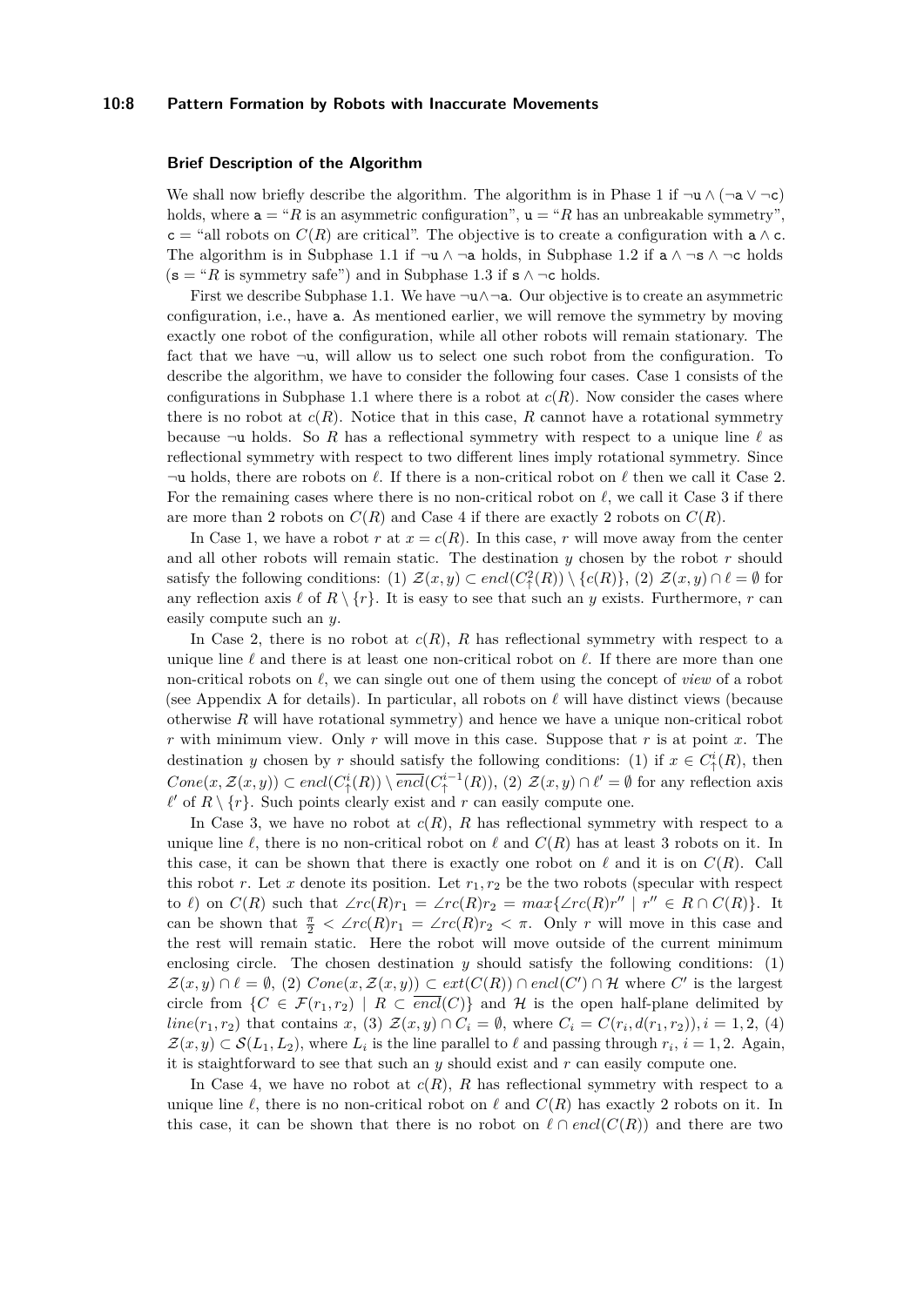antipodal robots on  $\ell$ , say  $r$  and  $r'$ . Also, the views of  $r$  and  $r'$  must be different. So let *r* be the robot with minimum view. Only *r* will move in this case. Let  $\ell'$  be the line perpendicular to  $\ell$  and passing through *r*. For each  $r'' \in R \setminus \{r, r'\}$ , consider the line passing through  $r''$  and perpendicular to  $seg(r'', r')$ . Consider the points of intersection of these lines with  $\ell'$ . Let  $P_1, P_2$  (specular with respect to  $\ell$ ) be the two of these points that are closest to  $\ell$ . Let  $L_1, L_2$  be the lines parallel to  $\ell$  and passing through  $P_1, P_2$  respectively. Assuming that *r* is at point *x*, the destination *y* chosen by *r* should satisfy the following conditions: (1)  $Cone(x, \mathcal{Z}(x, y)) \subset ext(C(R)),$  (2)  $\mathcal{Z}(x, y) \cap \ell = \emptyset$ , (3)  $\mathcal{Z}(x, y) \subset \mathcal{S}(L_1, L_2)$ . (4)  $\mathcal{Z}(x, y) \cap C(c, d(c, r')) = \emptyset$ , where  $c = c(R \setminus \{r, r'\})$ .

It can be shown that the movements described for Subphase 1.1 will lead to an asymmetric configuration. The algorithm will be in Subphase 1.2 if  $a \wedge \neg s \wedge \neg c$  holds. Then our goal would be to make the configuration symmetry safe. This can be easily done. When  $s \wedge \neg c$  holds, we are in Subphase 1.3. Then our objective would be to have  $a \wedge c$ . As the configuration is asymmetric (as  $s \implies a$ ), there is a robot with minimum view among all the non-critical robots lying on  $C(R)$ . This robot will move inside. Continuing in this manner, non-critical robots on  $C(R)$  will sequentially move inside until we obtain a  $\wedge$  c.

## **5.2 Phase 2**

#### **Motive and Overview**

Phase 1 was a preprocessing step where a configuration was prepared in which there is no symmetry and all robots on the minimum enclosing circle are critical. Actual formation of the pattern will be done in two steps, in Phase 2 and Phase 3. In Phase 2, the robots on the minimum enclosing circle will reposition themselves according to the target pattern and then in Phase 3, the robots inside the minimum enclosing circle will move to complete the pattern. The standard approach to solve the ARBITRARY PATTERN FORMATION problem, however, is exactly the opposite. Usually, the part of the pattern inside the minimum enclosing circle is first formed and then the pattern points on the minimum enclosing circle are occupied by robots. In this approach, the minimum enclosing circle is kept invariant throughout the algorithm. Keeping the minimum enclosing circle fixed is important because it helps to fix the coordinate system with respect to which the pattern is formed. During the second step, a robot on the minimum enclosing circle may have to move to another point on the circle. In order to keep the minimum enclosing circle unchanged, it has to move exactly along the circumference. However, it is not possible to execute such movement in our model. An error in movement in this step will change the minimum enclosing circle and the progress made by the algorithm will be lost. Placing the robots at the correct positions on the minimum enclosing circle is a difficult issue in our model. In fact, it can be proved that it is impossible to deterministically obtain a configuration with  $\geq 4$  robots on the minimum enclosing circle if the initial configuration has *<* 4 robots on the minimum enclosing circle. For this reason, we shall work with 2 or 3 (critical) robots on the minimum enclosing circle as obtained from Phase 1 (or may be from the beginning). So in Phase 2, we start with an asymmetric configuration where all robots on the minimum enclosing circle are critical. The objective of this phase is to move these critical robots so that their relative positions on the minimum enclosing circle is consistent with the target pattern. For this, we shall choose a set of two or three pattern points from the minimum enclosing circle of the target pattern. We shall call this set the bounding structure of the target pattern. Essentially, the objective of Phase 2 is to approximate this structure by the critical robots.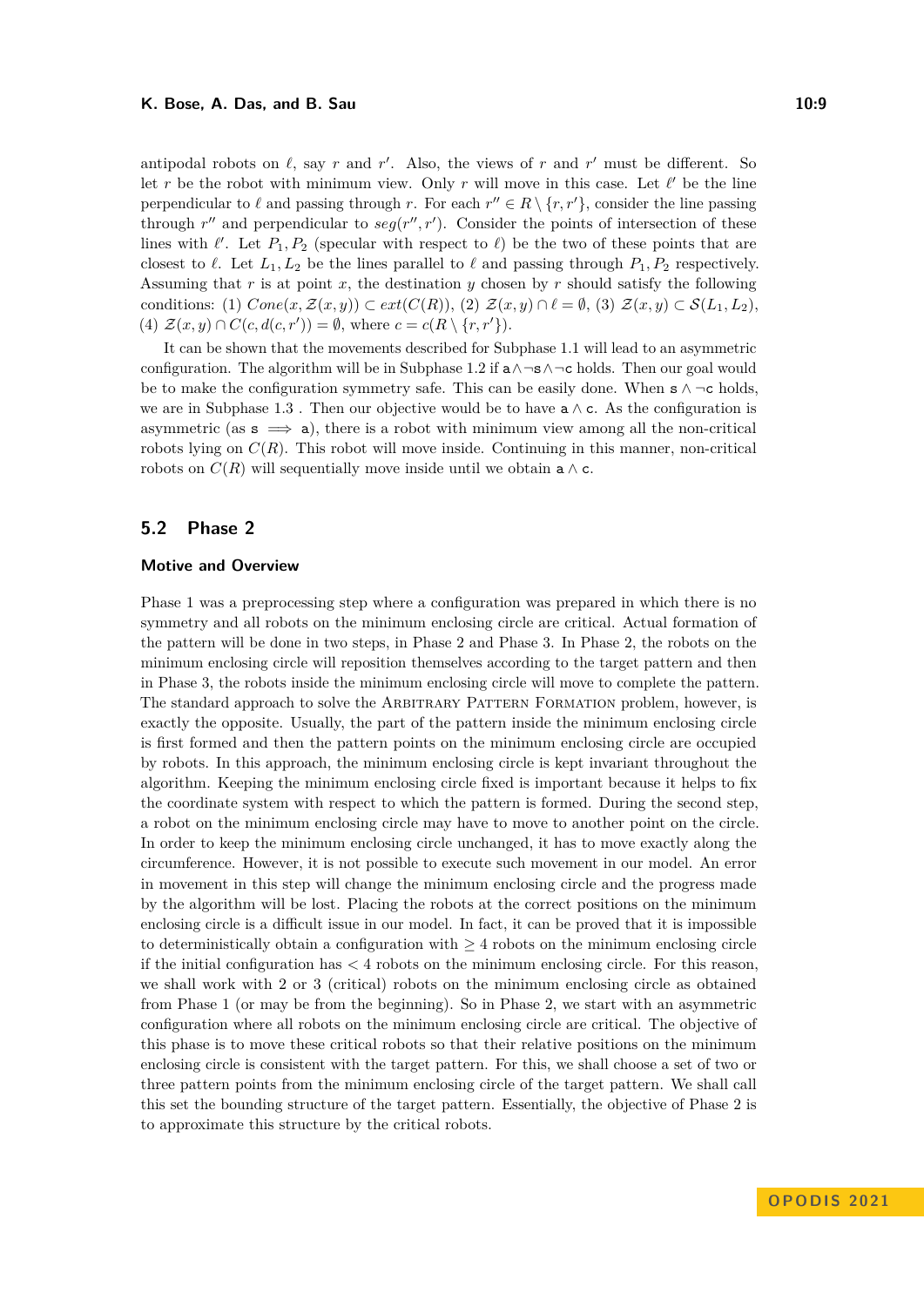#### **10:10 Pattern Formation by Robots with Inaccurate Movements**

#### **The Bounding Structure**

If Algorithm [1](#page-9-0) is applied on the target pattern *F*, then we obtain a set  $B_F \subseteq C(F) \cap F$  of pattern points such that  $B_F$  is a minimal set of points of  $C(F) \cap F$  such that  $CC(B_F) = C(F)$ . By minimal set we mean that no proper subset of  $B_F$  has this property. By Property [1,](#page-4-1)  $B_F$ either consists of two antipodal points or three points that form an acute angled triangle. We call  $B_F$  the *bounding structure* of  $F$  (see Fig. [4a\)](#page-10-0). Recall that each robot computes the same bounding structure since the input  $F = \{f_1, f_2, \ldots, f_n\}$  is same for all robots. We say that the bounding structure of *F* is formed by the robots if one of the following holds.

- **1.**  $B_F$  has exactly two points,  $C(R)$  has exactly two robots on it and R is symmetry safe.
- **2.**  $B_F$  has exactly three points and  $C(R)$  has exactly three robots on it (see Fig. [4\)](#page-10-0). Let  $B_F = \{f_{i_1}, f_{i_2}, f_{i_3}\}\$ and  $C(R) \cap R = \{r_1, r_2, r_3\}$ . *R* is symmetry safe (i.e.  $\Delta r_1 r_2 r_3$  is scalene) and furthermore, if  $seg(r_1, r_2)$  is the largest side of the triangle formed by  $r_1, r_2, r_3$ and  $seg(f_{i_1}, f_{i_2})$  is a largest side of the triangle formed by  $f_{i_1}, f_{i_2}, f_{i_3}$ , then  $\exists$  an embedding  $f_i \mapsto P_i$  of *F* on the plane identifying  $seg(f_{i_1}, f_{i_2})$  with  $seg(r_1, r_2)$  so that i)  $r_3 \in$  $B(P_{i_3}, \epsilon D)$ ,  $(D = \text{diameter of } C(P_1, \ldots, P_n))$  and ii)  $B(P_i, \epsilon D) \cap encl(CC(r_1, r_2, r_3)) \neq \emptyset$ for all  $i \in \{1, ..., n\}$
- **Algorithm 1** Algorithm producing the bounding structure of a pattern.

```
Input : A pattern F = \{f_1, \ldots, f_n\}1 Let C(F) \cap F = \{f_{j_1}, \ldots, f_{j_k}\}\, where j_1 < \ldots < j_k2 \, B_F \leftarrow \{f_{j_1}, \ldots, f_{j_k}\}3 for l \in 1, \ldots, k do
4 if f_{j_l} is non-critical in F then
5 \vert \vert F \leftarrow F \setminus \{f_{j_l}\}\mathbf{6} | B_F \leftarrow B_F \setminus \{f_{j_i}\}7 Return BF
```
#### <span id="page-9-0"></span>**Brief Description of the Algorithm**

The algorithm is in Phase 2 if  $a \wedge c \wedge \neg b$  holds (b = "the bounding structure is formed"). The objective is to have b. We describe the algorithm for the following cases:  $C(R)$  has three robots and the bounding structure also has three points (Case 1),  $C(R)$  has three robots and the bounding structure has two points (Case 2),  $C(R)$  has two robots and the bounding structure has three points (Case 3) and  $C(R)$  has two robots and the bounding structure also has two points (Case 4).

First consider Case 1. Here the goal is to transform the triangle of the robots on  $C(R)$ so that the bounding structure of *F* is formed. Let  $C(R) \cap R = \{r_1, r_2, r_3\}$ . If  $\Delta r_1 r_2 r_3$  is not scalene, then we shall make it so by using similar techniques from Subphase 1.1, Case 3. So now assume that  $\Delta r_1 r_2 r_3$  is scalene. Let  $\overline{seg}(r_1, r_2)$  be the largest side of  $\Delta r_1 r_2 r_3$ . In that case, *r*<sup>3</sup> will be called the *transformer robot*. This robot will move to form the bounding structure of *F*. Let *L* be the perpendicular bisector of  $\overline{seg}(r_1, r_2)$ . Since no two sides of the triangle are of equal length,  $r_3 \notin L$ . Let H be the open half-plane delimited by L that contains  $r_3$ . Without loss of generality, assume that  $r_1 \in \mathcal{H}$ . Let  $L_1$  be the line parallel to L and passing through  $r_1$ . Let  $\mathcal{H}'$  be the open half-plane delimited by  $L_1$  that contains  $L$ . Since  $\Delta r_1 r_2 r_3$  is acute angled,  $r_3 \in \mathcal{H}'$ . Let  $\mathcal{H}''$  be the open half-plane delimited by  $line(r_1, r_2)$  that contains  $r_3$ . Let  $C_1 = C(r_1, d(r_1, r_2))$  and  $C_2 = C(r_2, d(r_2, r_1))$ . Since  $\overline{\mathscr{seg}}(r_1, r_2)$  is (strictly) the largest side of  $\Delta r_1 r_2 r_3$ ,  $r_3 \in encl(C_1) \cap encl(C_2)$ . If  $C_3 = CC(r_1, r_2)$ , then  $r_3 \in ext(C_3)$ as  $\Delta r_1 r_2 r_3$  is acute angled. Now take the largest side of the bounding structure  $B_F$ . In case of a tie, use the ordering of the points in the input *F* to choose one of them. Embed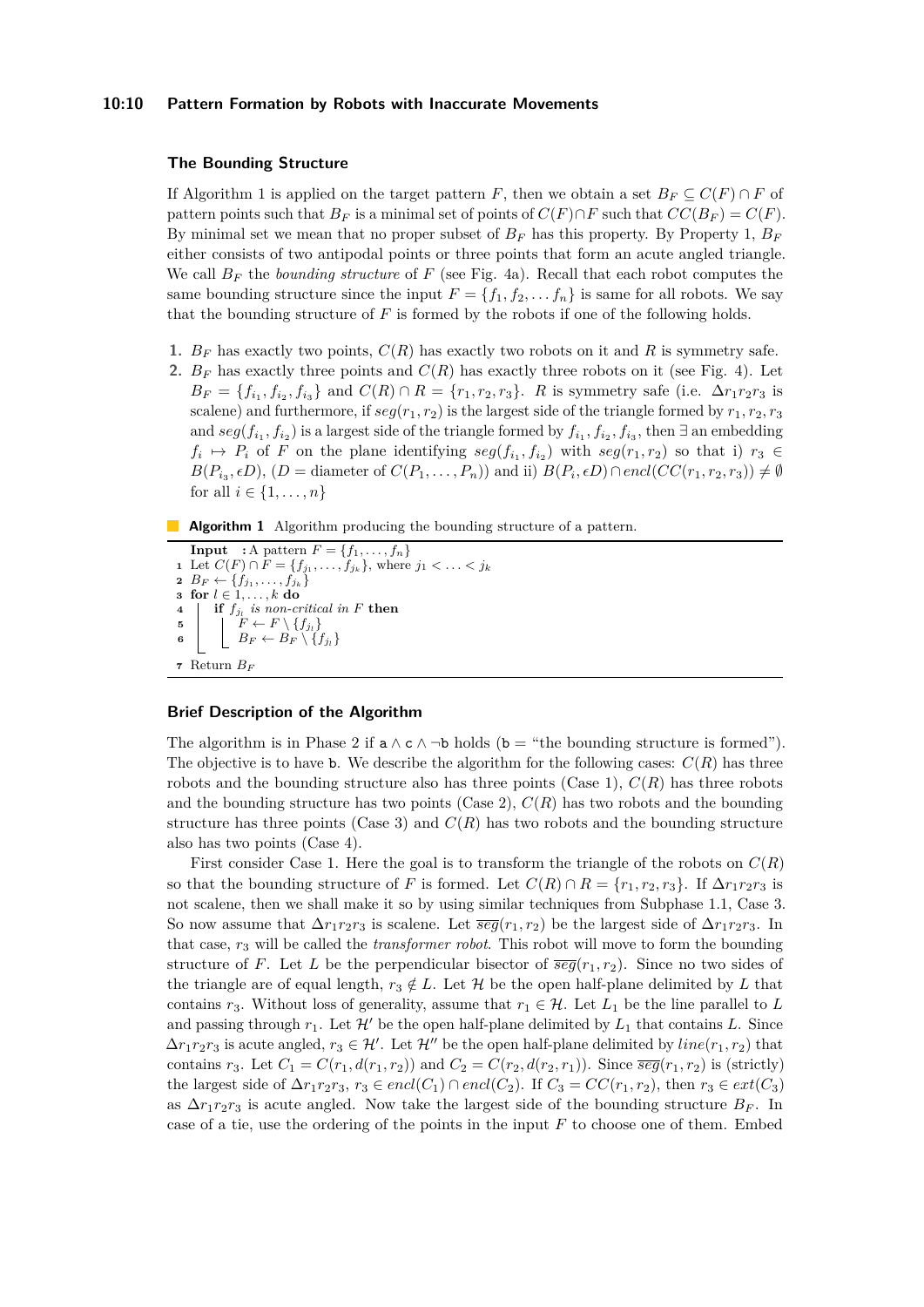<span id="page-10-0"></span>

**Figure 4** a) The input pattern *F*. The bounding structure *b<sup>F</sup>* consists of the blue pattern points. b)-c) The bounding structure is formed by the robots. d) To obtain a final configuration, each shaded region must have a robot inside it.

the bounding structure  $B_F$  on the plane identifying this side with  $\overline{seg}(r_1, r_2)$  so that the third point of the bounding structure is mapped to a point  $P \in \overline{\mathcal{H}} \cap \mathcal{H}''$ . Since the bounding structure is acute angled,  $P \in \mathcal{H}'$ . Also,  $P \in ext(C_3)$  for the same reason. Furthermore, since a largest side of the bounding structure is identified with  $\overline{seg}(r_1, r_2), P \in \overline{encl(C_1)} \cap \overline{encl(C_2)}$ . So we have  $r_3 \in \mathcal{H} \cap \mathcal{H}' \cap \mathcal{H}'' \cap encl(C_1) \cap encl(C_2) \cap ext(C_3) = \mathcal{U}_{blue}$  (the blue open region in Fig. [5a\)](#page-11-0) and  $P \in \overline{\mathcal{H}} \cap \mathcal{H}' \cap \overline{H'' \cap \overline{encl(C_1)} \cap \overline{encl(C_2)} \cap ext(C_3) = \mathcal{U'}_{blue}$ . Notice that  $\mathcal{U'}_{blue}$ consists of the open region  $U_{blue}$  and some parts of its boundary. Our objective is to move the robot *r*<sup>3</sup> to a point near *P*. The entire trajectory of the movement should lie inside the region  $\mathcal{U}_{blue}$ . However, before this movement, we have to make sure that the configuration satisfies some desirable properties described in the following. Let *C*<sup>4</sup> be the circle passing through  $r_1, r_2$  and the point in  $\mathcal{H}''$  where  $C_1$  and  $C_2$  intersect each other. We shall say that the transformer robot is *eligible to move* if  $R \cap encl(C(R)) \subset encl(C_3) \cap encl(C_4) = \mathcal{U}_{red}$ (the red region in Fig. [5b\)](#page-11-0). The transformer robot will not move until it becomes eligible.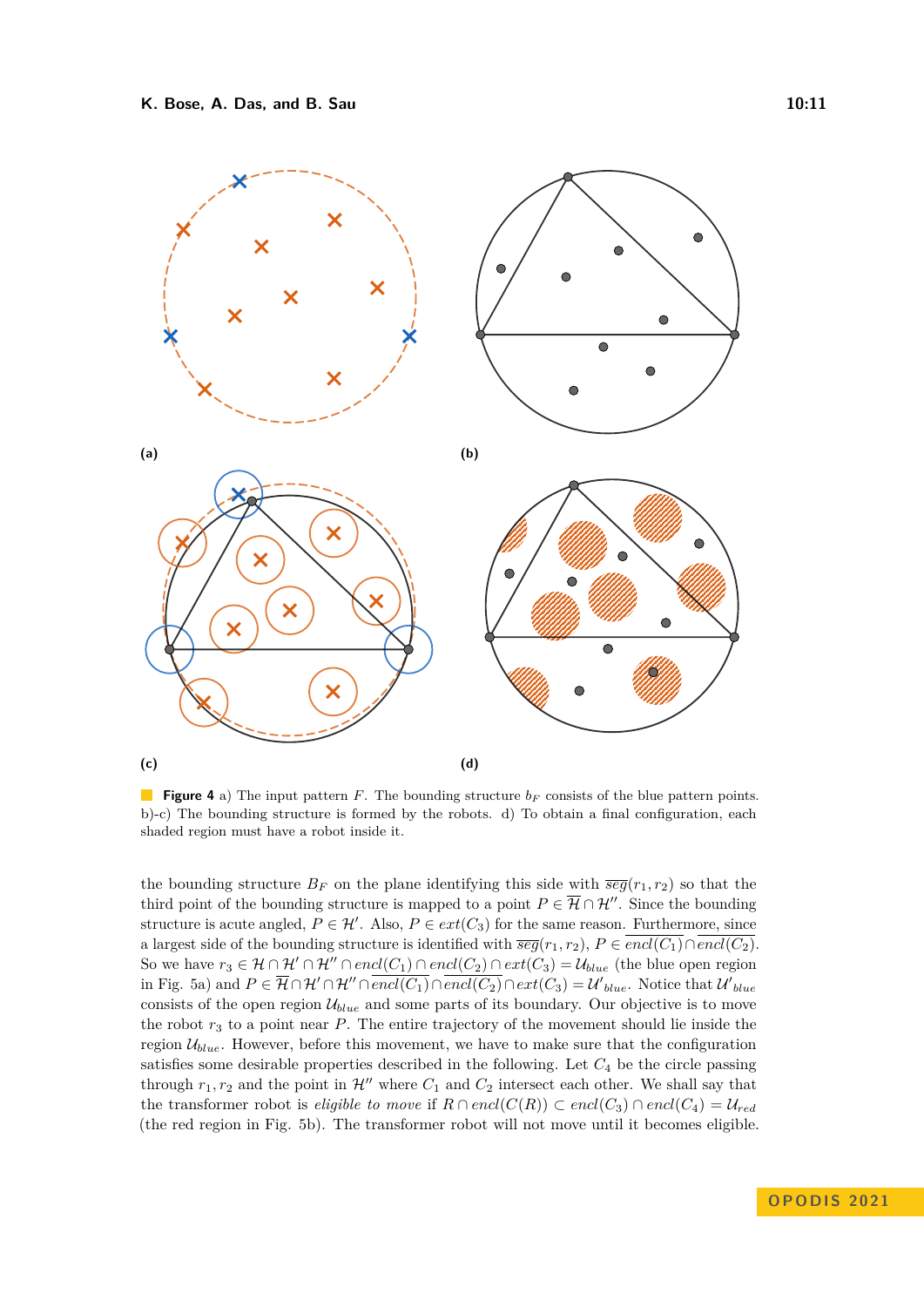#### **10:12 Pattern Formation by Robots with Inaccurate Movements**

<span id="page-11-0"></span>

**Figure 5** a)-b)Illustrations for Phase 2, Case 1. c) Illustrations for Phase 2, Case 2. d) Illustrations for Phase 2, Case 3.

So the robots in encl( $C(R)$ ) that are not in  $\mathcal{U}_{red}$ , should sequentially move inside this region first. Notice that during these movements, the configuration remains asymmetric (as  $\Delta r_1 r_2 r_3$  remains scalene) and also  $r_3$  remains the transformer robot. So when we have  $R \cap encl(C(R)) \subset U_{red}$ ,  $r_3$  will become eligible to move. Now it has to move inside the region  $B(P, \epsilon D) \cap \mathcal{U}_{blue}$ . However, it is important that its trajectory lies inside  $\mathcal{U}_{blue}$ . This is because it can be shown that as long as  $r_3$  stays inside the "safe region"  $\mathcal{U}_{blue}$ , it remains as the transformer robot. This can be done by a movement scheme described in Appendix [B](#page-17-0) that allows a robot to move close to a destination point through a safe region.

In Case 2,  $C(R)$  has exactly three robots and the bounding structure has exactly two points. Let  $C(R) \cap R = \{r_1, r_2, r_3\}$ . As before,  $\Delta r_1 r_2 r_3$  will be made scalene. Let  $\overline{seg}(r_1, r_2)$ be the largest side. Then  $r_3$  is the transformer robot. The plan is to move  $r_3$  inward so that it is no longer on the minimum enclosing circle. Let  $C_1, C_2, C_3, \mathcal{H}, \mathcal{H}', \mathcal{H}''$  denote the same as in Case 1. As before, we have  $r_3 \in H \cap H' \cap H'' \cap encl(C_1) \cap encl(C_2) \cap ext(C_3) = U_{blue}$ (blue region in Fig. [5c\)](#page-11-0). We shall say that the transformer robot is *eligible to move* if 1) *R*∩*encl*(*C*(*R*)) ⊂ *encl*(*C*<sub>3</sub>)∩*encl*(*C*(*R*)) (red region in Fig. [5c\)](#page-11-0) and 2)  $R\setminus\{r_3\}$  is a symmetry safe configuration. The robots in  $encl(C(R))$  that are not already in  $encl(C_3)$  will move inside it. Then we have  $C(R \setminus \{r_3\}) = C_3$  and it passes through only  $r_1$  and  $r_2$ . So  $R \setminus \{r_3\}$ will be symmetry safe if there is a unique robot closest to O, the midpoint of  $seg(r_1, r_2)$ , and it is not on  $seg(r_1, r_2)$  or its perpendicular bisector. This can be achieved easily. When  $r_3$ becomes eligible to move, it will move inside *encl*(*C*3). During its movement, when it has not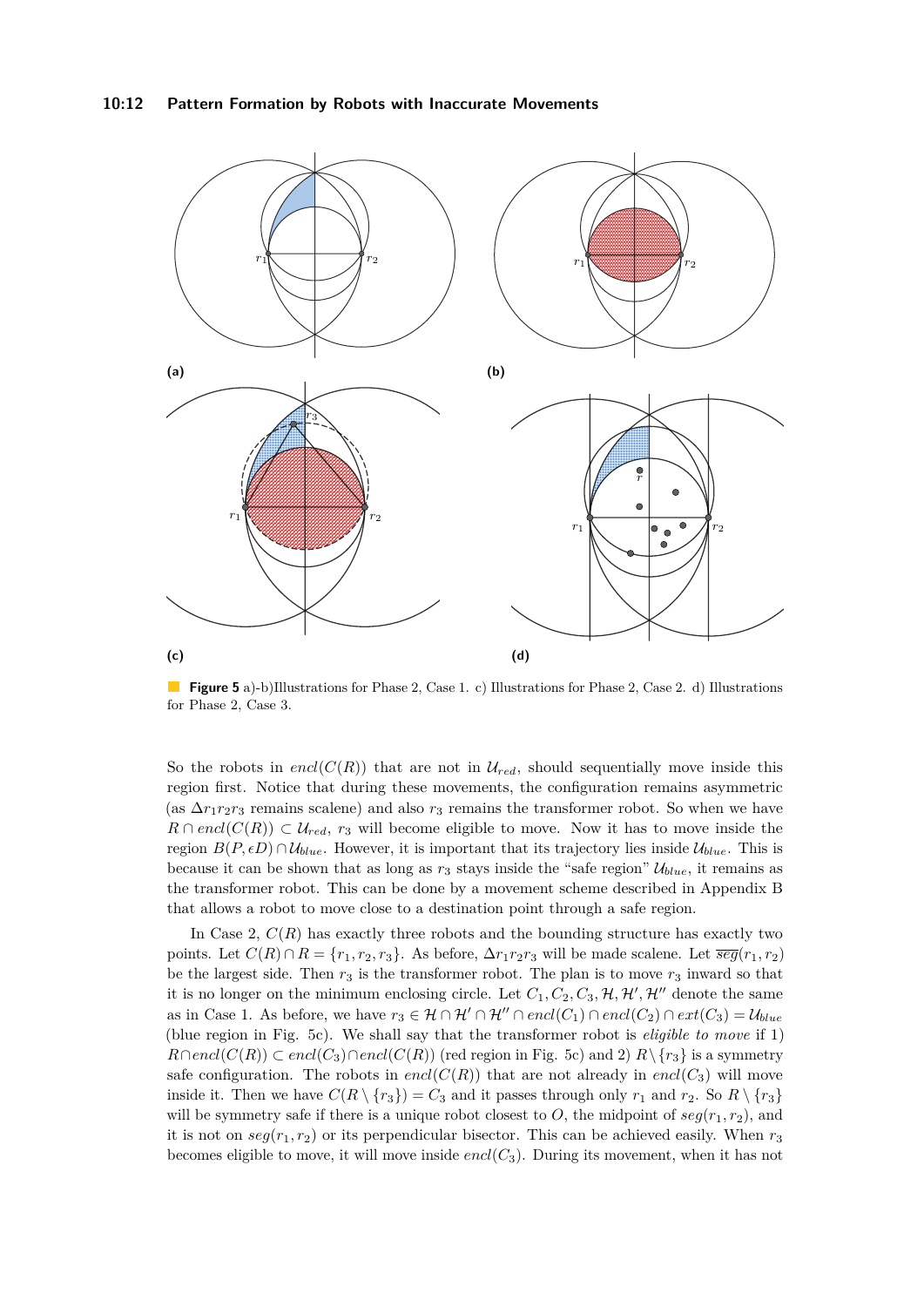entered *encl*( $C_3$ ), its trajectory should remain inside  $\mathcal{U}_{blue}$ . Also, when it enters *encl*( $C_3$ ), it should remain in  $ext(C)$  where  $C = C_1^1(R \setminus \{r_3\})$ . So its entire trajectory should be inside the region  $\mathcal{H} \cap \mathcal{H}' \cap \mathcal{H}'' \cap encl(C_1) \cap encl(C_2) \cap ext(C)$  and it should not collide with any robot upon entering *encl*( $C_3$ ). This can be done by the scheme from Appendix [B.](#page-17-0)

In Case 3,  $C(R)$  has exactly two robots and the bounding structure consists of exactly three points. Let  $C(R) \cap R = \{r_1, r_2\}$ . Here the strategy is to move outward one of the robots from  $encl(C(R))$ , say r, so that the minimum enclosing circle becomes the circumcircle of r,  $r_1$ and  $r_2$ . We shall call r the transformer robot. The robot farthest from  $c(R)$  will be chosen as the transformer robot. In case of a tie, it is broken using the asymmetry of the configuration. Let *H* be the open half plane delimited by *line*( $r_1, r_2$ ) that contains *r*. Let  $L_1$  and  $L_2$  be the lines perpendicular to  $line(r_1, r_2)$  and passing through respectively  $r_1$  and  $r_2$ . Let *L* be the perpendicular bisector of  $seg(r_1, r_2)$ . Without loss of generality, assume that  $r \in \mathcal{S}(L_1, L) \cup L$ . Let  $C_1 = C(r_1, d(r_1, r_2))$ ,  $C_2 = C(r_2, d(r_2, r_1))$  and  $C_3 = CC(r_1, r_2)$ . Let  $C_4$  be the largest circle from the family  $\{C \in \mathcal{F}(r_1, r_2) \mid \text{center of } C \text{ lies in } \mathcal{H} \text{ and } R \subset \overline{encl}(C) \}.$  The algorithm asks *r* to move into the region  $encl(C_1) \cap encl(C_2) \cap ext(C_3) \cap encl(C_4) \cap \mathcal{H} \cap \mathcal{S}(L_1, L)$ (the blue region in Fig. [5d\)](#page-11-0). Again, this can be done by the scheme described in Appendix [B.](#page-17-0)

In Case 4, *C*(*R*) has two exactly robots and the bounding structure also has exactly two points. The only time  $\neg$ b may hold is when the configuration is not symmetry safe. So we have to make the configuration symmetry safe by previously discussed techniques.

## **5.3 Phase 3**

#### **Motive and Overview**

The algorithm is in Phase 3 if b holds. The objective of this phase is to form the pattern approximately. Notice that when b holds, the configuration is symmetry safe and hence asymmetric. This will allow the robots to agree on a coordinate system in which the target will be formed (approximately). During this process, **b** has to be preserved because otherwise the agreement in coordinate system will be lost.

The termination condition of the algorithm is that both b holds (i.e., it is a Phase 3 configuration) and the configuration is  $\epsilon$ -close to F. Therefore, even if the initial configuration is  $\epsilon$ -close to F (i.e., the pattern F is already formed approximately), the algorithm will still go through the earlier phases to have b and then approximately form the pattern while preserving b. The reason why we take this approach is because in general, even if the configuration is  $\epsilon$ -close to  $F$ , the robots may not be able to efficiently identify this. This is a basic difficultly of the problem. However, when b holds there is a way to fix a particular embedding of *F* in the plane and then the only thing to check is whether there are robots close to each point of the embedding. For Phase 3, there are two cases to consider:  $B_F$  has exactly two points (Case 1) and  $B_F$  has exactly three points (Case 2).

#### **Brief Description of the Algorithm**

We shall only discuss Case 1 because its techniques can be used to solve Case 2 as well. Case 2 and all the omitted details of Case 1 can be found in the full version [\[3\]](#page-15-2) of the paper. So for Case 1, let us first describe how we shall fix a common coordinate system. Let  ${r_1, r_2} = C(R) \cap R$ . Let  $\ell = line(r_1, r_2)$  and  $\ell'$  be the line passing through  $c(R)$  and perpendicular to  $\ell$ . Let  $r_l$  be the unique robot closest to  $c(R)$ . Also it is in  $encl(C(R))\setminus (\ell\cup\ell')$ . Such a robot exists because b holds. We set a *global coordinate system* whose center is at  $c(R)$ , *X* axis along  $\ell$ , *Y* axis along  $\ell'$ . The positive directions of *X* and *Y* axis are such that  $r_l$  lies in the positive quadrant. Now we choose an embedding of the pattern  $F$ that will be approximated. Perform a coordinate transformation (rotation) on the target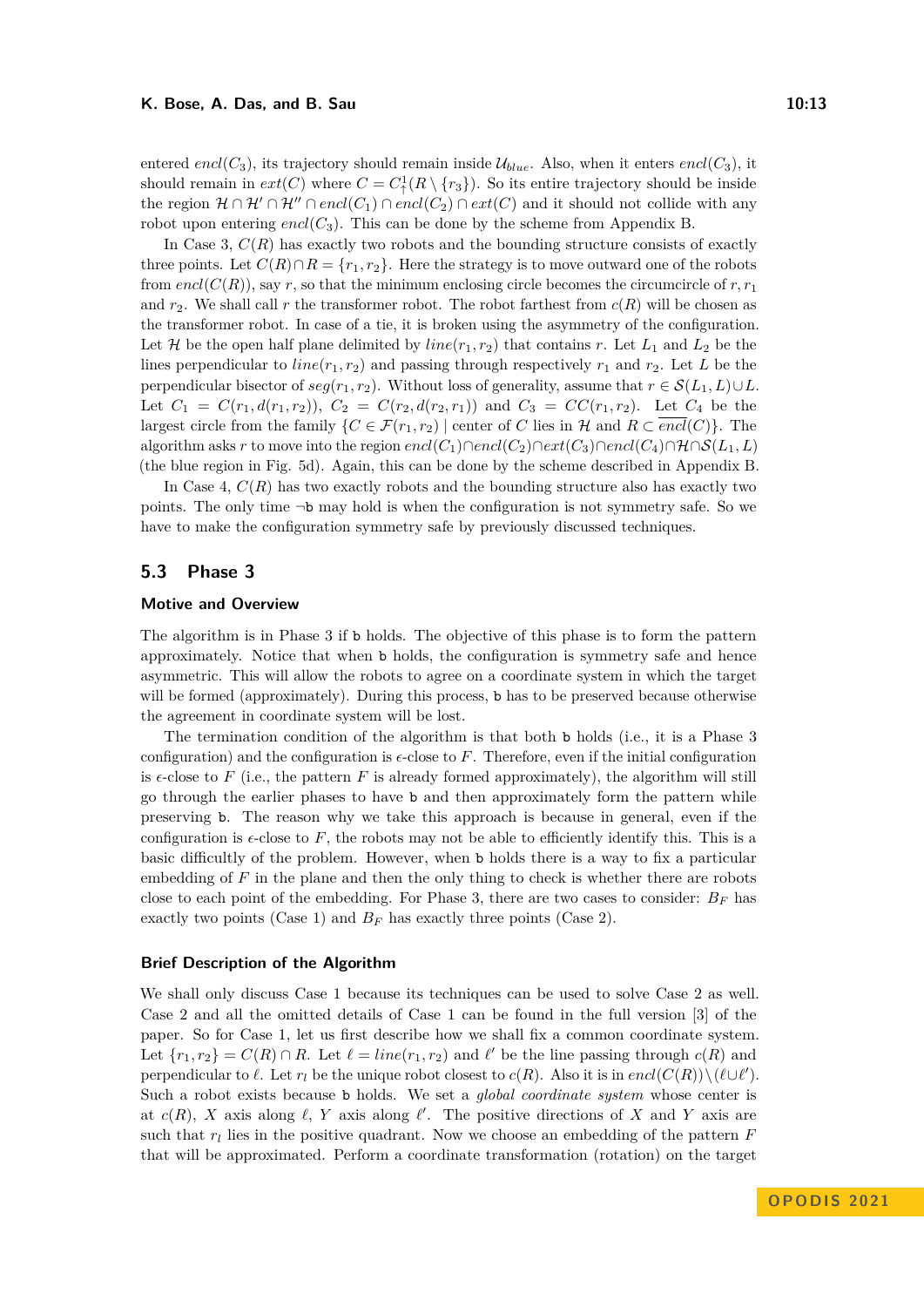#### **10:14 Pattern Formation by Robots with Inaccurate Movements**

pattern  $F$  so that the bounding structure is along the  $X$  axis. Let  $F'$  denote the input after this transformation. Consider the pattern points on  $C^1_{\uparrow}(F')$  except the points of the bounding structure (notice that  $C^1_{\uparrow}(F')$  may have points from the bounding structure when  $C^1_{\uparrow}(F') = C^1_{\downarrow}(F')$ . Reflect the pattern with respect to *X* axis or *Y* axis or both, if required, so that at least one of them is in the closed positive quadrant  $(X \ge 0, Y \ge 0)$ . Let *F''* denote the pattern thus obtained. Therefore, if  $\{f_i, f_j\}$  be the bounding structure, then we have 1)  $f_i, f_j$  on the *X* axis and 2) at least one point from  $C^1_{\uparrow}(F'') \cap (F'' \setminus \{f_i, f_j\})$  in the closed positive quadrant. Each robot applies coordinate transformations on *F* and obtains the same pattern *F*<sup>''</sup>. Let  $f_l$  denote the first pattern point from  $C^1_{\uparrow}(F'') \cap (F'' \setminus \{f_i, f_j\})$  that is in the closed positive quadrant. The pattern  $F''$  is mapped in the plane in the global coordinate system and scaled so that the bounding structure is mapped onto  $\overline{seg}(r_1, r_2)$ . These points are called the *target points*. *T* denotes the set of target points. Notice that the robot *r<sup>l</sup>* , being the unique robot on  $C^1_{\uparrow}(R)$  and also being in an open quadrant (defined by  $\ell \cup \ell'$ ), plays crucial role in fixing the common coordinate system. This will be preserved throughout the algorithm. In particular,  $r_l$  will remain in such a position even in the final configuration. The target point that  $r_l$  will approximate in the final configuration will be the target point corresponding to  $f_l$ . Let us call it  $t_l$ . Now  $t_l$  is on  $C^1_{\uparrow}(T)$  and in the closed positive quadrant. As  $r_l$  is in the open quadrant, it does not need to move out of it to approximate  $t_l$ . Now as  $r_l$  needs to remain the closest robot from the center, we will define a circle  $C_l$ , that depends only on the position of  $t_l$ , and require that in the final configuration we have  $r_l$  inside this circle and all robots are outside the circle. If *D* is the diameter of  $C(T)$ , i.e.,  $D = d(r_1, r_2)$ , then define the circle  $C_l$  as (see Fig. [6\)](#page-14-0) i) if  $t_l \in C^1(\mathcal{T}) = c(T)$ , then  $C_l = C(c(T), \epsilon D)$ , ii) if  $t_l \in C^1_\uparrow(T) = C(T)$ , then  $C_l = C(c(T), (1 - \epsilon) \frac{D}{2})$ , iii) otherwise,  $C_l = C^1_\uparrow(T)$ .

We shall say that a target point  $t \neq t_l$  is *realized* by a robot *r*, if *r* is the unique closest robot to *t* and  $r \in B(t, \epsilon D) \cap \overline{ext}(C_l) \cap encl(C(R))$ . We shall say that  $t_l$  is *realized* by a robot *r* if all target points  $t \neq t_l$  are realized, *r* is the robot closest to  $t_l$  and  $r \in B(t, \epsilon D) \cap \text{encl}(C_l)$ . Hence, if  $t_l$  is realized then it implies that all target points are realized, i.e., the given pattern is formed. We call this the final configuration (see also Fig. [6\)](#page-14-0). Now the objective is to realize all the target points. This will be done in the following way. First the robot  $r_l$  moves inside  $encl(C_l)$ , if not already there. The movement should be such that s remains true. Then the robots from  $R \setminus \{r_l\}$  will sequentially realize all the target points of  $T \setminus \{t_l\}$  preserving s. These movements are complicated and are described in the full version [\[3\]](#page-15-2). When the target points of  $T \setminus \{t_l\}$  are realized, the robot  $r_l$  will then realize  $t_l$ . Again, s should remain true and  $r_l$  should remain as the unique robot closest to  $c(R)$ .

## **5.4 The Main Result**

Recall that a configuration with  $\neg u \wedge (\neg a \vee \neg c)$  is in Phase 1, a configuration with  $a \wedge c \wedge \neg b$ is in Phase 2, and a configuration with b is in Phase 3. It is easy to see that any configuration with  $\neg$ u belongs to one of the three phases. Phase 1 terminates with a  $\land$  c which is either a Phase 2 or Phase 3 configuration. Phase 2 terminates with b which is a Phase 3 configuration. A final configuration is formed in Phase 3. Hence the algorithm solves the problem in  $O\mathcal{BLOT} + SS\mathcal{YNC}$  from any configuration which is  $\neg u$ .

## **6 The Algorithm for Asynchronous Robots**

Let us denote the algorithm presented in Section [5](#page-6-0) as **A**. It works in  $OBCOT + SSVMC$ . Notice that a feature of this algorithm is that it is *sequential* in the following sense. At any round during the execution of the algorithm, at most one robot decides to move.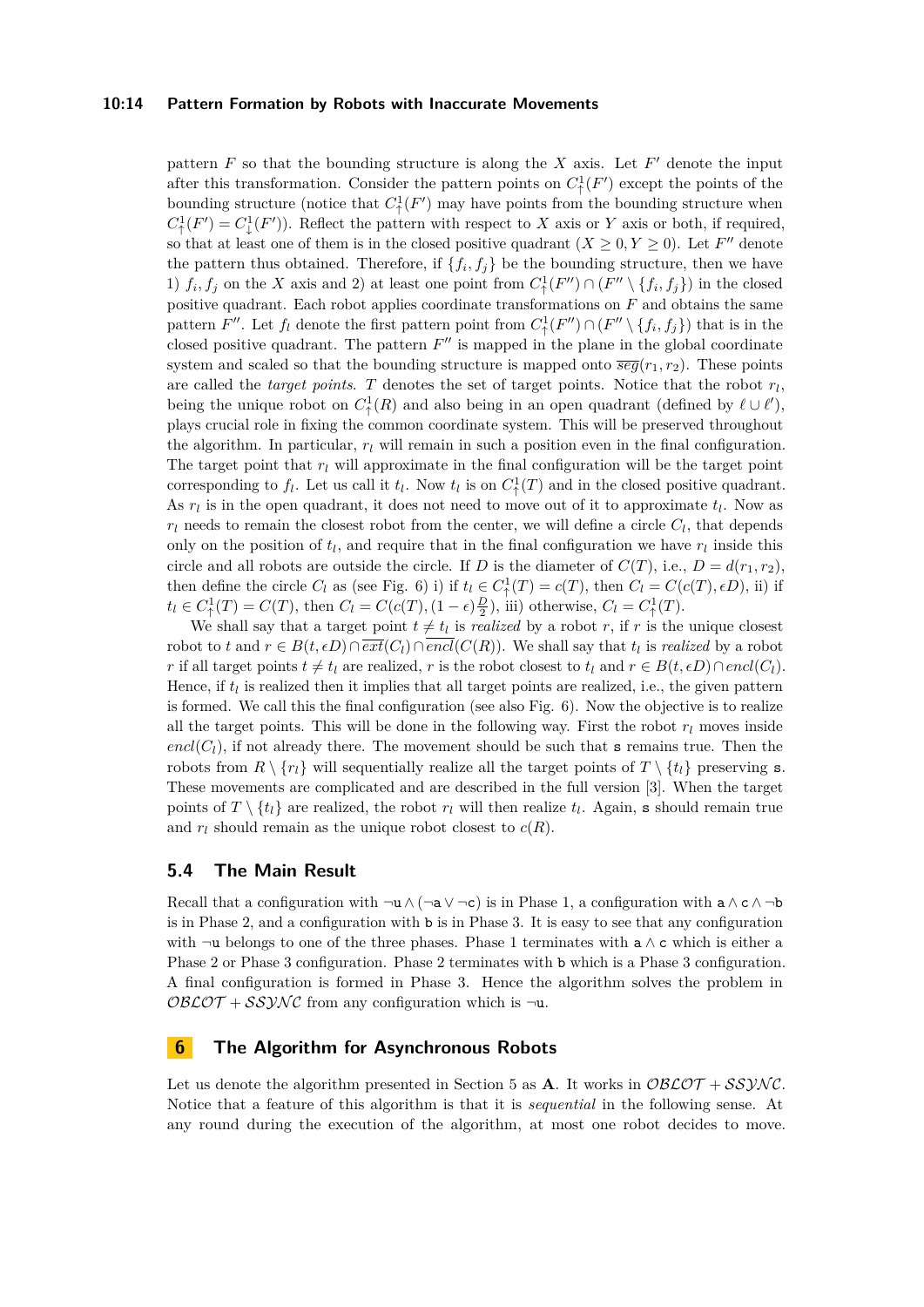<span id="page-14-0"></span>

**Figure 6** Illustrations for Phase 3, Case 1. In each row, the input pattern *F* is shown on the left and a final configuration approximating *F* is shown on the right. In each case, points of the bounding structure are shown in blue,  $t_l$  is shown in black and the green circle represents  $C_l$ .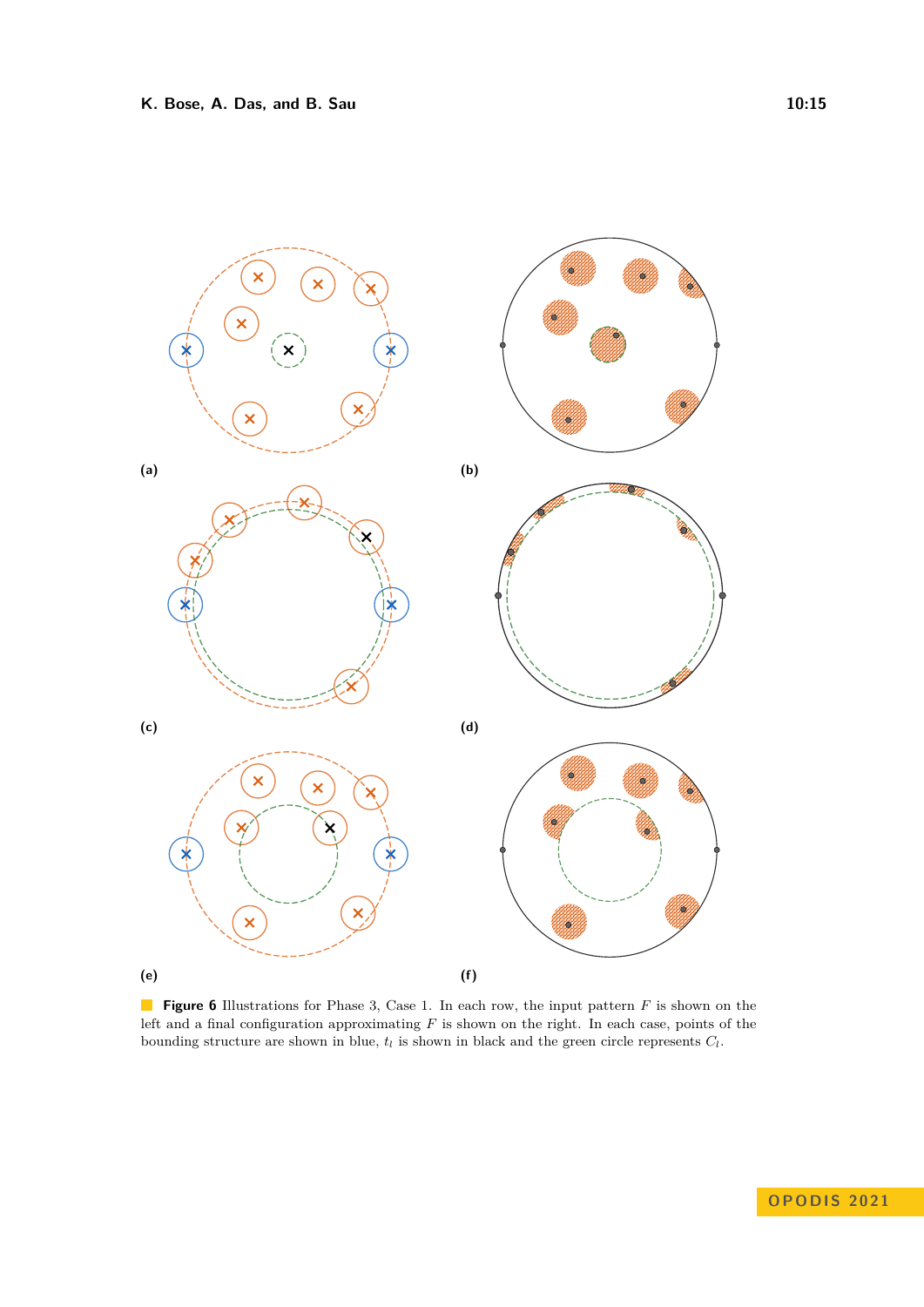#### **10:16 Pattern Formation by Robots with Inaccurate Movements**

This immediately gives an algorithm that works in  $FCOM + ASYNC$  using two colors {busy*,* idle}. The algorithm **A** can be seen as a function that maps the snapshot taken by a robot to a movement instruction. We now construct an algorithm **A**′ from **A** with two colors {*busy, idle*} in the following way. Initially the colors of all robots are set to idle. If any robot finds some robot with light set to busy, then it does nothing. Otherwise, it applies **A** on its snapshot (ignoring colors). If **A** returns a non-null move, it sets its light to busy and moves accordingly. If **A** returns a null move, it sets its light to idle (recall that it does not know what its present color is) and does not make any move. It is easy to see that **A**′ solves the problem in  $FCOM + ASYNC$ .

## **7 Concluding Remarks**

We have introduced a model for robots with inaccurate movements. In this model, we have presented algorithms for APPROXIMATE ARBITRARY PATTERN FORMATION in  $\mathcal{O}\mathcal{B}\mathcal{L}\mathcal{O}\mathcal{T} + \mathcal{SSY}\mathcal{NC}$ and  $FCOM + ASYNC$ . Solving the problem in  $OBLOT + ASYNC$  is an interesting open problem. The main difficulty of the  $ASYNC$  setting is that a robot can see another robot while the later is moving. How will a robot identify whether a robot in its snapshot is static or moving? In  $FCOM$ , a robot used the color busy to inform others that it is moving. But this is not possible in  $\mathcal{O}B\mathcal{L}\mathcal{O}\mathcal{T}$ . Usually such difficulties are handled in a different way in  $O\mathcal{BLOT} + AS\mathcal{YNC}$ . Suppose that a robot *r* has to move to a point *P*. Other robots also know this and conclude that *r* has completed its movement by simply observing that *r* has moved to  $P$ . But notice that in our case, moving exactly to  $P$  is impossible with erroneous movements. Even when  $r$  is close to  $P$ , it can not be decided whether it is still moving or not. Consider a particular situation in our algorithm where *r* is moving outside the smallest enclosing circle (as in Phase 1 and Phase 2), i.e., the smallest enclosing circle is changing as *r* is moving. If we cannot ascertain if *r* is moving or not, then we cannot ascertain if the smallest enclosing circle is stable or changing. Recall that the center of the smallest enclosing circle is the origin of the coordinate system with respect to which the pattern will be formed. So with a changing smallest enclosing circle, the coordinate system is also changing. So it is crucial to distinguish between moving and static robots. A possible approach in this setting could be that the robots may predict a bound on how much the coordinate system can perturb and act accordingly.

We did not consider multiplicities (points with multiple robots) in the input pattern. Since two robots cannot be brought to the same point in our model, a multiplicity can be interpreted in this case as multiple robots very close to each other. Our algorithm can be adapted to handle inputs with multiplicities. In this work, we modeled the robots as dimensionless points. Another interesting direction for future research would be to consider robots with physical extent.

#### **References**

<span id="page-15-2"></span>**3** Kaustav Bose, Archak Das, and Buddhadeb Sau. Pattern formation by robots with inaccurate movements. *arXiv*, abs/2010.09667, 2020. [arXiv:2010.09667](http://arxiv.org/abs/2010.09667).

<span id="page-15-0"></span>**<sup>1</sup>** Kaustav Bose, Ranendu Adhikary, Manash Kumar Kundu, and Buddhadeb Sau. Positional encoding by robots with non-rigid movements. In *Proc. of 26th International Colloquium on Structural Information and Communication Complexity, SIROCCO 2019, L'Aquila, Italy*, volume 11639 of *LNCS*, pages 94–108. Springer, 2019. [doi:10.1007/978-3-030-24922-9\\_7](https://doi.org/10.1007/978-3-030-24922-9_7).

<span id="page-15-1"></span>**<sup>2</sup>** Kaustav Bose, Ranendu Adhikary, Manash Kumar Kundu, and Buddhadeb Sau. Arbitrary pattern formation on infinite grid by asynchronous oblivious robots. *Theor. Comput. Sci.*, 815:213–227, 2020. [doi:10.1016/j.tcs.2020.02.016](https://doi.org/10.1016/j.tcs.2020.02.016).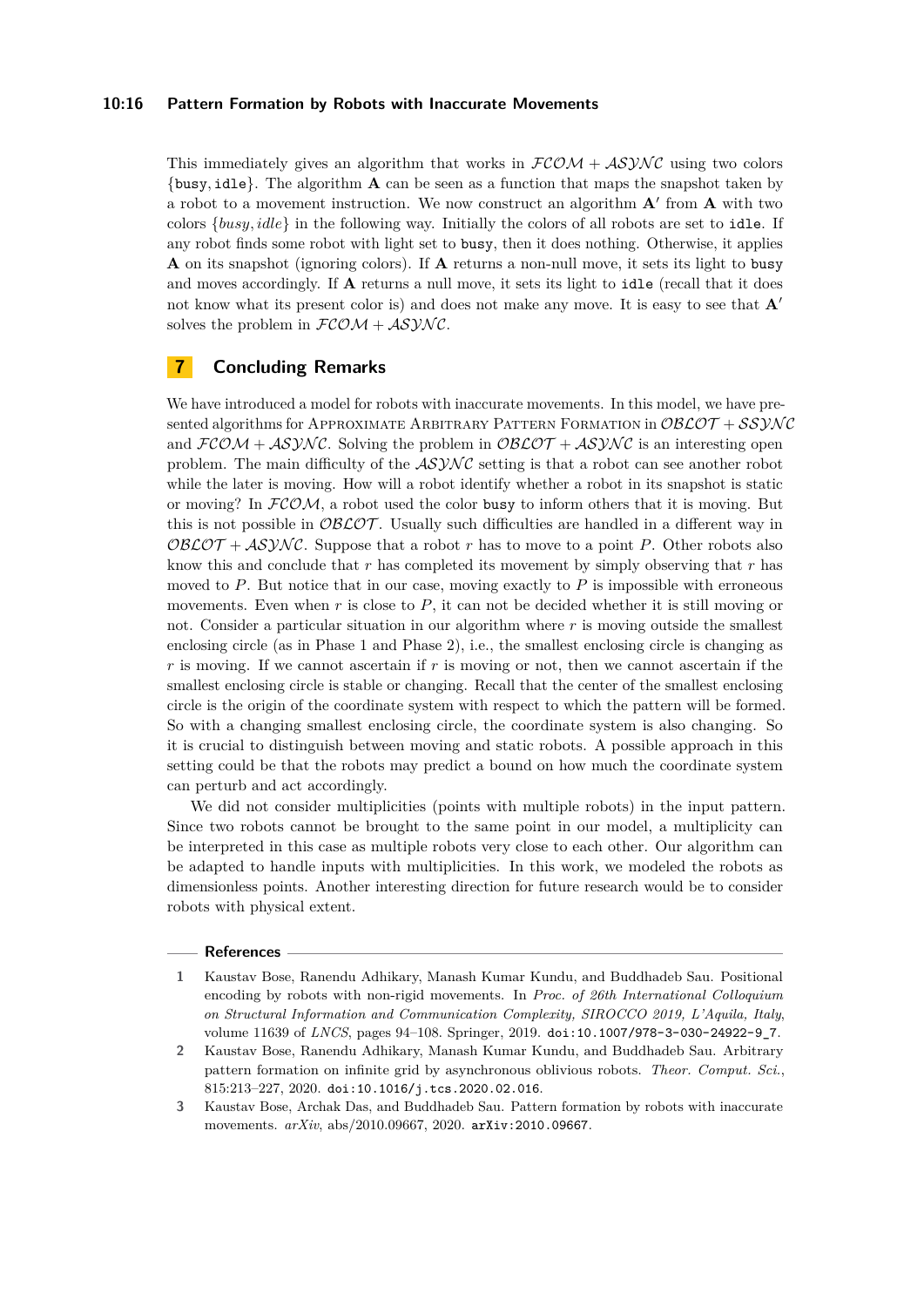#### **K. Bose, A. Das, and B. Sau 10:17 10:17**

- <span id="page-16-10"></span>**4** Kaustav Bose, Manash Kumar Kundu, Ranendu Adhikary, and Buddhadeb Sau. Arbitrary pattern formation by asynchronous opaque robots with lights. *Theor. Comput. Sci.*, 849:138– 158, 2021. [doi:10.1016/j.tcs.2020.10.015](https://doi.org/10.1016/j.tcs.2020.10.015).
- <span id="page-16-7"></span>**5** Quentin Bramas and Sébastien Tixeuil. Brief announcement: Probabilistic asynchronous arbitrary pattern formation. In *Proc. of the 2016 ACM Symposium on Principles of Distributed Computing, PODC 2016, Chicago, IL, USA*, pages 443–445, 2016. [doi:10.1145/2933057.](https://doi.org/10.1145/2933057.2933074) [2933074](https://doi.org/10.1145/2933057.2933074).
- <span id="page-16-5"></span>**6** Serafino Cicerone, Gabriele Di Stefano, and Alfredo Navarra. Asynchronous arbitrary pattern formation: the effects of a rigorous approach. *Distributed Computing*, pages 1–42, 2018. doi: <10.1007/s00446-018-0325-7>.
- <span id="page-16-11"></span>**7** Reuven Cohen and David Peleg. Convergence of autonomous mobile robots with inaccurate sensors and movements. *SIAM J. Comput.*, 38(1):276–302, 2008. [doi:10.1137/060665257](https://doi.org/10.1137/060665257).
- <span id="page-16-4"></span>**8** Yoann Dieudonné, Franck Petit, and Vincent Villain. Leader election problem versus pattern formation problem. In *Proc. of 24th International Symposium on Distributed Computing, DISC 2010, Cambridge, MA, USA*, pages 267–281, 2010. [doi:10.1007/978-3-642-15763-9\\_26](https://doi.org/10.1007/978-3-642-15763-9_26).
- <span id="page-16-3"></span>**9** Paola Flocchini, Giuseppe Prencipe, Nicola Santoro, and Peter Widmayer. Arbitrary pattern formation by asynchronous, anonymous, oblivious robots. *Theor. Comput. Sci.*, 407(1-3):412– 447, 2008. [doi:10.1016/j.tcs.2008.07.026](https://doi.org/10.1016/j.tcs.2008.07.026).
- <span id="page-16-8"></span>**10** Nao Fujinaga, Yukiko Yamauchi, Hirotaka Ono, Shuji Kijima, and Masafumi Yamashita. Pattern formation by oblivious asynchronous mobile robots. *SIAM J. Comput.*, 44(3):740–785, 2015. [doi:10.1137/140958682](https://doi.org/10.1137/140958682).
- <span id="page-16-0"></span>**11** Giuseppe Antonio Di Luna, Paola Flocchini, Nicola Santoro, Giovanni Viglietta, and Masafumi Yamashita. Meeting in a polygon by anonymous oblivious robots. *Distributed Comput.*, 33(5):445–469, 2020. [doi:10.1007/s00446-019-00362-2](https://doi.org/10.1007/s00446-019-00362-2).
- <span id="page-16-1"></span>**12** Ichiro Suzuki and Masafumi Yamashita. Distributed anonymous mobile robots: Formation of geometric patterns. *SIAM J. Comput.*, 28(4):1347–1363, 1999. [doi:10.1137/](https://doi.org/10.1137/S009753979628292X) [S009753979628292X](https://doi.org/10.1137/S009753979628292X).
- <span id="page-16-6"></span>**13** Ramachandran Vaidyanathan, Gokarna Sharma, and Jerry L. Trahan. On fast pattern formation by autonomous robots. In *Proc. of 20th International Symposium on Stabilization, Safety, and Security of Distributed Systems, SSS 2018, Tokyo, Japan*, pages 203–220, 2018. [doi:10.1007/978-3-030-03232-6\\_14](https://doi.org/10.1007/978-3-030-03232-6_14).
- <span id="page-16-2"></span>**14** Masafumi Yamashita and Ichiro Suzuki. Characterizing geometric patterns formable by oblivious anonymous mobile robots. *Theor. Comput. Sci.*, 411(26-28):2433–2453, 2010. [doi:](https://doi.org/10.1016/j.tcs.2010.01.037) [10.1016/j.tcs.2010.01.037](https://doi.org/10.1016/j.tcs.2010.01.037).
- <span id="page-16-9"></span>**15** Yukiko Yamauchi and Masafumi Yamashita. Randomized pattern formation algorithm for asynchronous oblivious mobile robots. In *Proc. of 28th International Symposium on Distributed Computing, DISC 2014, Austin, TX, USA*, pages 137–151, 2014. [doi:](https://doi.org/10.1007/978-3-662-45174-8_10) [10.1007/978-3-662-45174-8\\_10](https://doi.org/10.1007/978-3-662-45174-8_10).

## <span id="page-16-12"></span>**A Symmetries and Basic Impossibilities**

We first present the concept of *view* (defined similarly as in [\[6\]](#page-16-5)) of a point in a pattern or a robot in a configuration. The view of a point/robot can be used to determine whether the pattern/configuration is symmetric or asymmetric. Let  $R = \{r_1, \ldots, r_n\}$  be a configuration of robots or a pattern of points. A map  $\varphi : R \to R$  is called an *isometry* or *distance preserving* if  $d(\varphi(r_i), \varphi(r_j)) = d(r_i, r_j)$  for any  $r_i, r_j \in R$ . R is said to be asymmetric if R admits only the identity isometry, and otherwise it is called *symmetric*. The possible symmetries that a symmetric pattern/configuration can admit are reflections and rotations. For any  $r \in R$ , its *clockwise view*, denoted by  $V^{\circlearrowright}(r)$ , is a string of  $n+1$  elements from  $\mathbb{R}^2$  defined as the following. For  $r \neq c(R)$ , consider the polar coordinates of the points/robots in the coordinate system with origin at  $c(R)$ ,  $\overrightarrow{c(R)}r$  as the reference axis and the angles measured in clockwise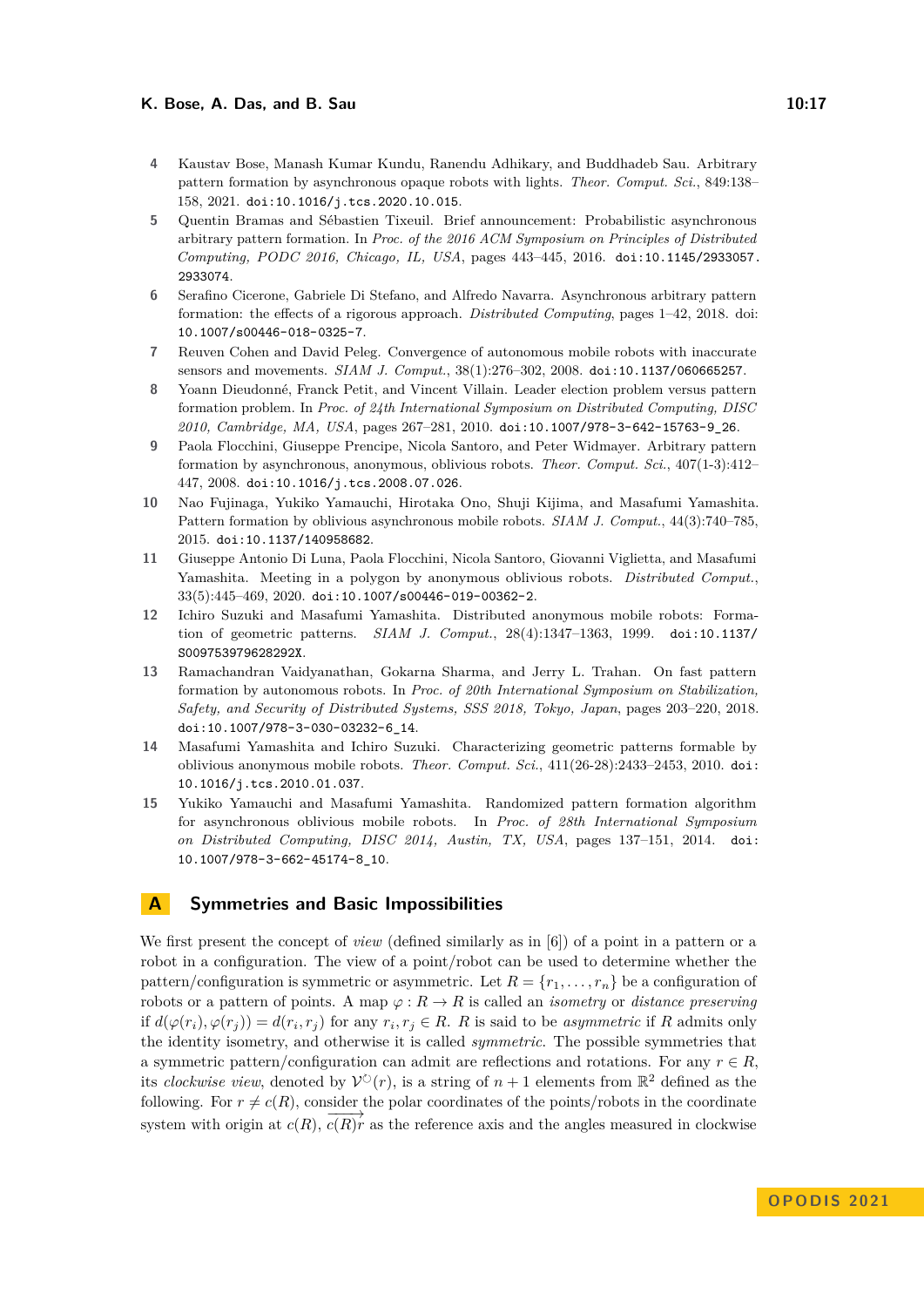#### **10:18 Pattern Formation by Robots with Inaccurate Movements**

direction. The first element of the string  $V^{\circlearrowright}(r)$  is the coordinates of *r* and next *n* elements are the coordinates of the *n* points/robots ordered lexicographically. For  $r = c(R)$ , all  $n + 1$ elements are taken  $(0,0)$ . The *counterclockwise view*  $\mathcal{V}^{\circlearrowleft}(r)$  is defined analogously. Among  $\mathcal{V}^{\circlearrowright}(r)$  and  $\mathcal{V}^{\circlearrowleft}(r)$ , the one that is lexicographically smaller is called the *view* of *r* and is denoted as  $V(r)$ . In a configuration, each robot can compute its view as well as the views of all other robots. Hence, the following properties can be used by the robots to detect whether the configuration is symmetric or not  $[6]$ : 1) *R* admits a reflectional symmetry if and only if there exist two points  $r_i, r_j \in R$ ,  $r_i, r_j \neq c(R)$ , not necessarily distinct, such that  $\mathcal{V}^{\circlearrowright}(r_i) = \mathcal{V}^{\circlearrowleft}(r_j)$ , 2) R admits a rotational symmetry if and only if there exist two points  $r_i, r_j \in R, r_i \neq r_j, r_i, r_j \neq c(R)$ , such that  $\mathcal{V}^{\circlearrowright}(r_i) = \mathcal{V}^{\circlearrowright}(r_j)$ .

A problem that is closely related is the Leader Election problem where a unique robot from the team is to be elected as the leader. It is a well-known result  $[6]$  that LEADER ELECTION is deterministically solvable if and only if the initial configuration  $R$  does not have i) rotational symmetry with no robot at  $c(R)$  or ii) reflectional symmetry with respect to a line *ℓ* with no robot on *ℓ*. We call the symmetries i) and ii) *unbreakable symmetries*. If a configuration does not have such symmetries, then it can be shown that the robots can use the views to elect a unique leader. It is well-known  $[6]$  that EXACT ARBITRARY PATTERN FORMATION is deterministically unsolvable, even with RIGID movements, if the initial configuration has unbreakable symmetries. The same result holds for Approximate ARBITRARY PATTERN FORMATION as stated in Theorem [2](#page-6-1)

## **Proof of Theorem [2](#page-6-1)**

**Proof.** For any configuration of robots *R*, define  $\gamma(r)$  for any  $r \in R$  as  $\gamma(r) = \sum_{r' \in R \setminus \{r\}} d(r, r')$ . Let  $R_0$  be an initial configuration of *n* robots that has an unbreakable symmetry. For the sake of contradiction, assume that there is a distributed algorithm  $A$  that solves APPROXIMATE ARBITRARY PATTERN FORMATION for any input  $(F, \epsilon)$  from this configuration, i.e., it forms a configuration that is  $\epsilon$ -close to *F*. Consider the following input pattern  $F = \{f_1, f_2, \ldots, f_n\}$ , where  $f_1, f_2, f_3$  form an isosceles triangle with  $d(f_1, f_2) = d(f_1, f_3) > d(f_2, f_3)$  and  $f_4, \ldots, f_n$ are arranged on the smaller side of the triangle. If  $d(f_1, f_2) = d(f_1, f_3)$  is sufficiently large compared to  $d(f_2, f_3)$  and  $\epsilon$  is sufficiently small, then for any configuration R' of robots that is  $\epsilon$ -close to *F*, we have  $\gamma(r_1) > \gamma(r)$  for all  $r \in R' \setminus \{r_1\}$ , where  $r_1$  is the robot approximating  $f_1$ . This property can be used to elect  $r_1$  as the leader. Hence, APPROXIMATE ARBITRARY PATTERN FORMATION can be used to solve LEADER ELECTION from the initial configuration  $R_0$ . This is a contradiction to the fact that LEADER ELECTION is deterministically unsolvable from a configuration with unbreakable symmetries  $[6]$ .

## <span id="page-17-0"></span>**B Moving Through Safe Zone**

In this section, we present some movement strategies that will be used several times in the main algorithm. Suppose that a robot needs to move to or close to some point in the plane. If the point is far away from the robot and it attempts to reach it in one step, the error would be very large and it will miss the target by a large distance. As a result, it may reach a point which causes the configuration to loose some desired property. Also, due to the large deviation from the intended trajectory, it may collide with other robots. So the robot needs to move towards its target in multiple steps and move through a "safe" region where it does not collide with any robot and the desired properties of the configuration are preserved. We first discuss the following problem. Let  $x_0$  and  $y$  be two points in the plane so that  $d(x_0, y) > l$ . Suppose that a robot *r* is initially at  $x_0$  and the objective is that it has to move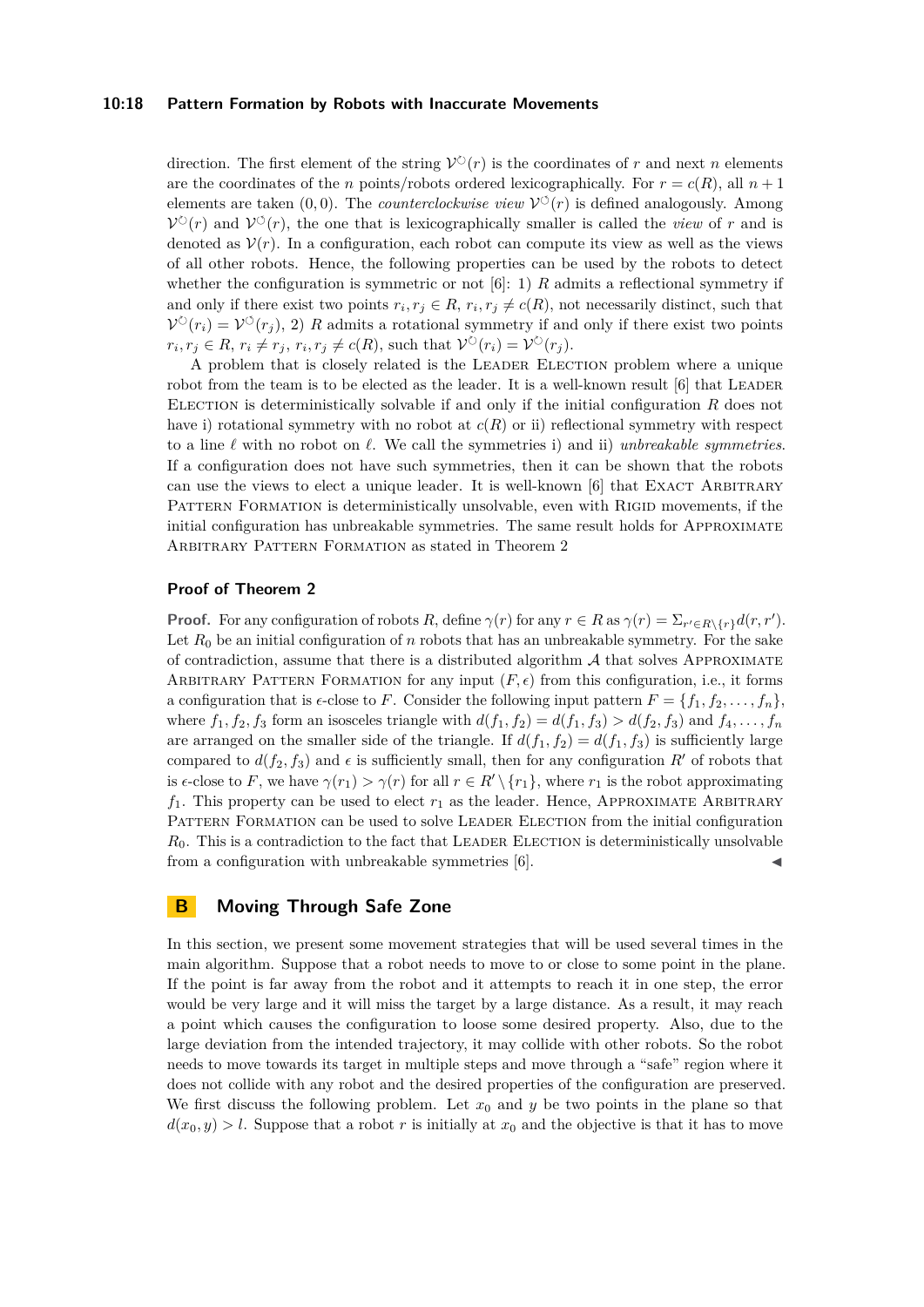<span id="page-18-1"></span>

**Figure 7** Some variants of Algorithm [2.](#page-18-0) a) Starting from  $x_0$ , the robot has to move inside the shaded region. b) Starting from  $x_0$ , the robot has to move inside  $B(y, l)$  avoiding point obstacles. There are no obstacles on the line segment joining  $x_0$  and  $y$ . c) Starting from  $x_0$ , the robot has to move inside  $B(y, l)$  avoiding disk shaped obstacles. The line segment joining  $x_0$  and  $y$  does not intersect any obstacle. d) Starting from  $x_0$ , the robot has to move inside  $B(y, l)$  avoiding point obstacles. There are some obstacles on the line segment joining  $x_0$  and  $y$ .

to a point inside  $B(y, l)$  via a trajectory which lies inside  $Cone(x_0, B(y, l))$ . A pseudocode description of an algorithm that solves the problem is presented in Algorithm [2.](#page-18-0) Proof of correctness of the algorithm can be found in the full version [\[3\]](#page-15-2) of the paper.

**Algorithm 2** Algorithm for moving through a safe zone.

```
Input : A point y on the plane and a distance l
1 r ← myself
2 if d(r, y) \ge l then
3 if d(r, y) = l or \frac{l}{d(r, y)} \geq sin(e \cdot r \cdot \text{ar}_a(r, y)) then
4 Move to y
5 else
6 \left| \quad p \leftarrow \text{point on } seg(r, y) \text{ so that } \frac{l}{d(r, y)} = \sin(\text{error}_a(r, p))7 Move to p
```
<span id="page-18-0"></span>We now discuss some variants of the problem. They can be solved using the movement strategy of Algorithm [2](#page-18-0) subject to some modifications.